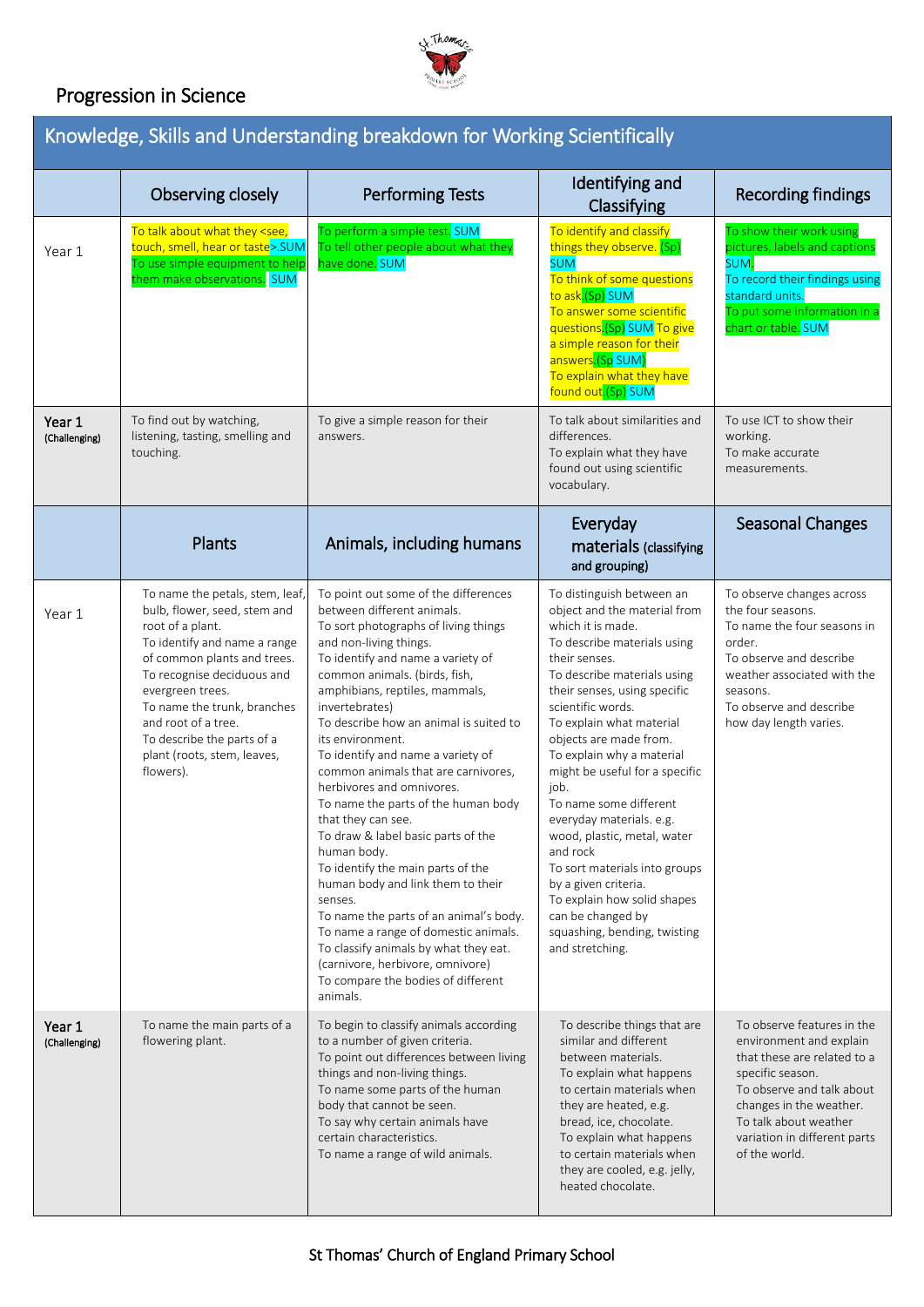

|                         | Observing closely                                                                                                                                                                                                                                                                                                                                                                                                                                                                                                           | <b>Performing Tests</b>                                                                                                                                                                                                                                                                                                                                                                                                                     | Identifying and<br>Classifying                                                                                                                                                                                                                 | <b>Recording findings</b>                                                                                                                                                                                                                                                                                                                                                                                                                                                                                                                                                                                                                                                              |
|-------------------------|-----------------------------------------------------------------------------------------------------------------------------------------------------------------------------------------------------------------------------------------------------------------------------------------------------------------------------------------------------------------------------------------------------------------------------------------------------------------------------------------------------------------------------|---------------------------------------------------------------------------------------------------------------------------------------------------------------------------------------------------------------------------------------------------------------------------------------------------------------------------------------------------------------------------------------------------------------------------------------------|------------------------------------------------------------------------------------------------------------------------------------------------------------------------------------------------------------------------------------------------|----------------------------------------------------------------------------------------------------------------------------------------------------------------------------------------------------------------------------------------------------------------------------------------------------------------------------------------------------------------------------------------------------------------------------------------------------------------------------------------------------------------------------------------------------------------------------------------------------------------------------------------------------------------------------------------|
| Year 2                  | To use <see, hear="" or<br="" smell,="" touch,="">taste&gt; to help them answer<br/>questions.<br/>To use some scientific words to<br/>describe what they have seen and<br/>measured SUM. SUM<br/>To compare several things.</see,>                                                                                                                                                                                                                                                                                         | To carry out a simple fair test SUM<br>To explain why it might not be fair to<br>compare two things.<br>To say whether things happened as<br>they expected.<br>To suggest how to find things out.<br>To use prompts to find things out<br><b>SUM</b>                                                                                                                                                                                        | To organise things into<br>groups. (Sp). SUM<br>To find simple patterns (or<br>associations).<br>To identify animals and<br>plants by a specific criteria,<br>eg. if lay eggs or not; have<br>feathers or not.                                 | To use <text, diagrams,="" pictures,<br="">charts, tables&gt; to record their<br/>observations SUM<br/>To measure using <simple<br>equipment&gt;.</simple<br></text,>                                                                                                                                                                                                                                                                                                                                                                                                                                                                                                                  |
| Year 2<br>(Challenging) | To suggest ways of finding out<br>through listening, hearing,<br>smelling, touching and tasting.                                                                                                                                                                                                                                                                                                                                                                                                                            | To say whether things happened as<br>they expected and if not why not.                                                                                                                                                                                                                                                                                                                                                                      | To suggest more than one<br>way of grouping animals and<br>plants and explain their<br>reasons.                                                                                                                                                | To use information from books<br>and online information to find<br>things out.                                                                                                                                                                                                                                                                                                                                                                                                                                                                                                                                                                                                         |
|                         | Living Things & their<br><b>Habitats</b>                                                                                                                                                                                                                                                                                                                                                                                                                                                                                    | Animals, including humans                                                                                                                                                                                                                                                                                                                                                                                                                   | <b>Plants</b>                                                                                                                                                                                                                                  | Classifying, grouping<br>and changing materials                                                                                                                                                                                                                                                                                                                                                                                                                                                                                                                                                                                                                                        |
| Year <sub>2</sub>       | To match certain living things to<br>the habitats they are found in.<br>To explain the differences between<br>living and non-living things.<br>To describe some of the life<br>processes common to plants and<br>animals, including humans.<br>To decide whether something is<br>living, dead or non-living.<br>To describe how a habitat provides<br>for the basic needs of things living<br>there.<br>To describe a range of different<br>habitats.<br>To describe how plants and<br>animals are suited to their habitat. | To describe what animals need to<br>survive.<br>To explain that animals grow and<br>reproduce.<br>To explain why animals have offspring<br>which grow into adults.<br>To describe the life cycle of some living<br>things. (e.g. egg, chick, chicken)<br>To explain the basic needs of animals,<br>including humans for survival. (water,<br>food, air)<br>To describe why exercise, balanced diet<br>and hygiene are important for humans. | To describe what plants<br>need to survive.<br>To observe and describe<br>how seeds and bulbs grow<br>into mature plants.<br>To find out & describe how<br>plants need water, light and<br>a suitable temperature to<br>grow and stay healthy. | To describe the simple physical<br>properties of a variety of<br>everyday materials.<br>To compare and group together<br>a variety of materials based on<br>their simple physical properties.<br>To explore how the shapes of<br>solid objects can be changed.<br>(squashing, bending, twisting,<br>stretching)<br>To find out about people who<br>developed useful new materials.<br>(John Dunlop, Charles<br>Macintosh, John McAdam)<br>To identify and compare the<br>suitability of a variety of<br>everyday materials, including<br>wood, metal, plastic, glass, brick,<br>rock, paper, cardboard for<br>particular uses.<br>To explain how things move on<br>different surfaces. |
| Year 2<br>(Challenging) | To name some characteristics of<br>an animal that help it to live in a<br>particular habitat.<br>To describe what animals need to<br>survive and link this to their<br>habitats.                                                                                                                                                                                                                                                                                                                                            | To explain that animals reproduce in<br>different ways.                                                                                                                                                                                                                                                                                                                                                                                     | To describe what plants need<br>to survive and link it to where<br>they are found.<br>To explain that plants grow<br>and reproduce in different<br>ways.                                                                                       | To describe the properties of<br>different materials using words<br>like, transparent or opaque,<br>flexible, etc<br>To sort materials into groups<br>and say why they have sorted<br>them in that way.<br>To say which materials are<br>natural and which are man<br>made.<br>To explain how materials are<br>changed by heating and cooling.<br>To explain how materials are<br>changed by bending, twisting<br>and stretching.<br>To tell which materials cannot<br>be changed back after being<br>heated, cooled, bent, stretched<br>or twisted.                                                                                                                                   |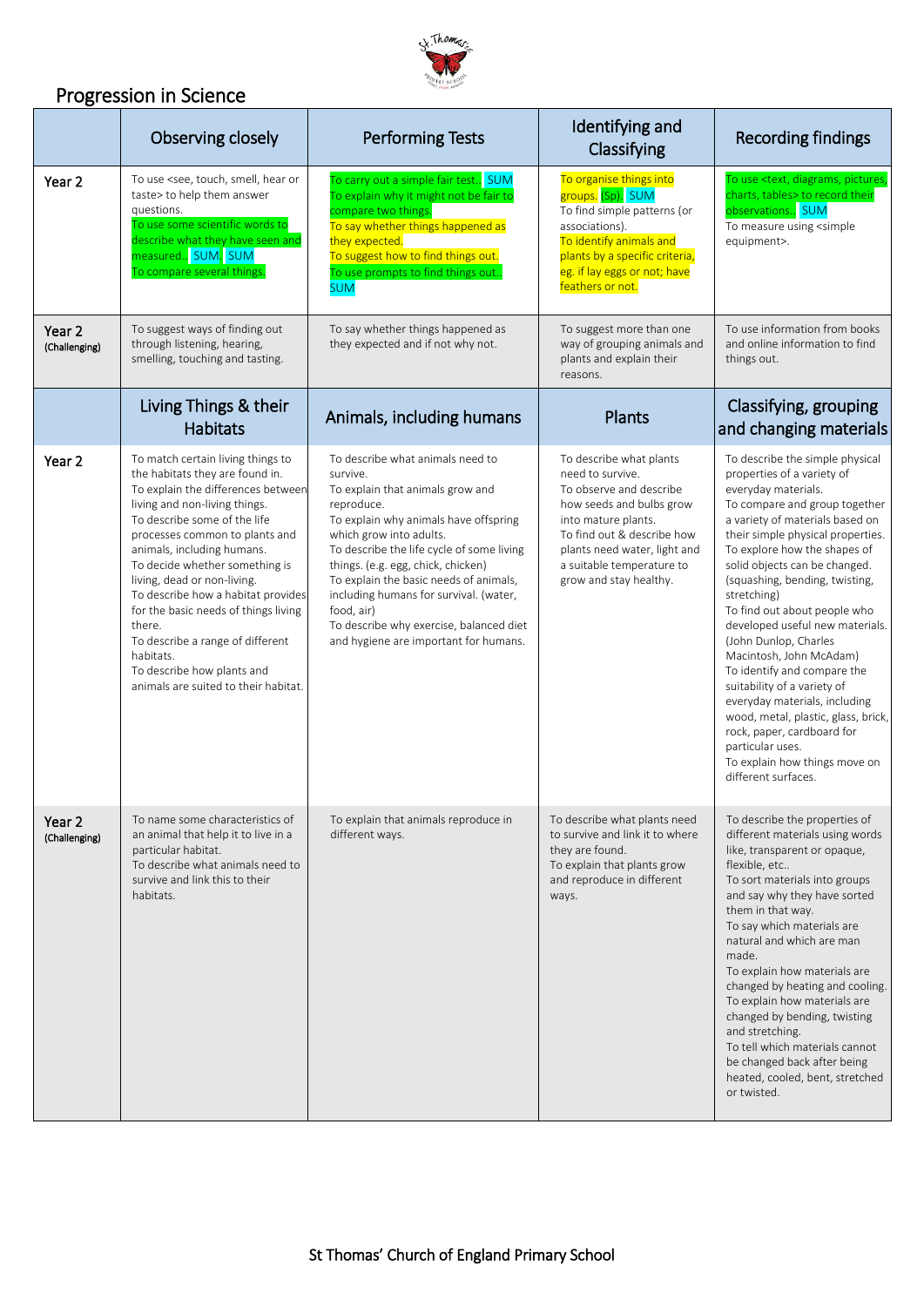

|                                    | Planning                                                                                                                                                                                                                                                                                                                                                                                                                                   |                                                                                                                                                                                                                                                                                                                                                                                                                                                                                                                                                                   | Obtaining and presenting evidence                                                                                                                                                                                                                                       |                                                                                                                                                                                                                                                                                                                                                                                                                                                                                                                                      |                                                                                                                                                                                                                                                                                                                                                                                                                                                                                                                                                                                                                                                                                                                                                                           | Considering evidence and<br>evaluating                                                                                                                                                                                                                                      |                                                                                                                                                                                                                                                                                                                                                                                                                                                                                 |  |
|------------------------------------|--------------------------------------------------------------------------------------------------------------------------------------------------------------------------------------------------------------------------------------------------------------------------------------------------------------------------------------------------------------------------------------------------------------------------------------------|-------------------------------------------------------------------------------------------------------------------------------------------------------------------------------------------------------------------------------------------------------------------------------------------------------------------------------------------------------------------------------------------------------------------------------------------------------------------------------------------------------------------------------------------------------------------|-------------------------------------------------------------------------------------------------------------------------------------------------------------------------------------------------------------------------------------------------------------------------|--------------------------------------------------------------------------------------------------------------------------------------------------------------------------------------------------------------------------------------------------------------------------------------------------------------------------------------------------------------------------------------------------------------------------------------------------------------------------------------------------------------------------------------|---------------------------------------------------------------------------------------------------------------------------------------------------------------------------------------------------------------------------------------------------------------------------------------------------------------------------------------------------------------------------------------------------------------------------------------------------------------------------------------------------------------------------------------------------------------------------------------------------------------------------------------------------------------------------------------------------------------------------------------------------------------------------|-----------------------------------------------------------------------------------------------------------------------------------------------------------------------------------------------------------------------------------------------------------------------------|---------------------------------------------------------------------------------------------------------------------------------------------------------------------------------------------------------------------------------------------------------------------------------------------------------------------------------------------------------------------------------------------------------------------------------------------------------------------------------|--|
| Year 3                             | To use different ideas and suggest how<br>to find something out.<br>To make and record a prediction<br>before testing.<br>To plan a fair test and explain why it<br>was fair.<br>To set up a simple fair test to make<br>comparisons.<br>To explain why they need to collect<br>information to answer a question.                                                                                                                          |                                                                                                                                                                                                                                                                                                                                                                                                                                                                                                                                                                   | To measure using different equipment and units of measure.<br>To record their observations in different ways. < labelled<br>diagrams, charts etc><br>To describe what they have found using scientific language.<br>To make accurate measurements using standard units. |                                                                                                                                                                                                                                                                                                                                                                                                                                                                                                                                      |                                                                                                                                                                                                                                                                                                                                                                                                                                                                                                                                                                                                                                                                                                                                                                           | To explain what they have found out<br>and use their measurements to say<br>whether it helps to answer their<br>question.<br>To use a range of equipment (including<br>a data-logger) in a simple test.<br>To use different ideas and suggest how<br>to find something out. |                                                                                                                                                                                                                                                                                                                                                                                                                                                                                 |  |
| Year <sub>3</sub><br>(Challenging) | To record and present what they have<br>found using scientific language,<br>drawings, labelled diagrams, bar charts<br>and tables.                                                                                                                                                                                                                                                                                                         |                                                                                                                                                                                                                                                                                                                                                                                                                                                                                                                                                                   | To explain their findings in different ways (display,<br>presentation, writing).<br>To use their findings to draw a simple conclusion.<br>To suggest improvements and predictions for further tests.                                                                    |                                                                                                                                                                                                                                                                                                                                                                                                                                                                                                                                      |                                                                                                                                                                                                                                                                                                                                                                                                                                                                                                                                                                                                                                                                                                                                                                           |                                                                                                                                                                                                                                                                             | To suggest how to improve their work if<br>they did it again.                                                                                                                                                                                                                                                                                                                                                                                                                   |  |
|                                    | <b>Animals</b><br>including<br>Plants<br><b>Humans</b>                                                                                                                                                                                                                                                                                                                                                                                     |                                                                                                                                                                                                                                                                                                                                                                                                                                                                                                                                                                   |                                                                                                                                                                                                                                                                         | <b>Rocks</b>                                                                                                                                                                                                                                                                                                                                                                                                                                                                                                                         | Forces and<br><b>Magnets</b>                                                                                                                                                                                                                                                                                                                                                                                                                                                                                                                                                                                                                                                                                                                                              |                                                                                                                                                                                                                                                                             | Light                                                                                                                                                                                                                                                                                                                                                                                                                                                                           |  |
| Year 3                             | To explain the<br>importance of a<br>nutritionally balanced<br>diet.<br>To describe how<br>nutrients, water and<br>oxygen are transported<br>within animals and<br>humans.<br>To identify that animals,<br>including humans,<br>cannot make their own<br>food: they get nutrition<br>from what they eat.<br>To describe and explain<br>the skeletal system of a<br>human.<br>To describe and explain<br>the muscular system of a<br>human. | To identify and describe the<br>functions of different parts<br>of flowering plants. (roots,<br>stem/trunk, leaves and<br>flowers).<br>To explore the requirement<br>of plants for life and growth<br>(air, light, water, nutrients<br>from soil, and room to<br>grow).<br>To explain how they vary<br>from plant to plant.<br>To investigate the way in<br>which water is transported<br>within plants.<br>To explore the part that<br>flowers play in the life cycle<br>of flowering plants,<br>including pollination, seed<br>formation and seed<br>dispersal. |                                                                                                                                                                                                                                                                         | To compare and group<br>together different rocks on<br>the basis of their appearance<br>and simple physical<br>properties.<br>To describe and explain how<br>different rocks can be useful<br>to us.<br>To describe and explain the<br>differences between<br>sedimentary and igneous<br>rocks, considering the way<br>they are formed.<br>To describe in simple terms<br>how fossils are formed when<br>things that have lived are<br>trapped within rock.<br>To recognise that soils are<br>made from rocks and organic<br>matter. | To compare how things<br>move on different surfaces.<br>To observe that magnetic<br>forces can be transmitted<br>without direct contact.<br>To observe how some<br>magnets attract or repel<br>each other.<br>To classify which materials<br>are attracted to magnets<br>and which are not.<br>To notice that some forces<br>need contact between two<br>objects, but magnetic forces<br>can act at a distance.<br>To compare and group<br>together a variety of<br>everyday materials on the<br>basis of whether they are<br>attracted to a magnet.<br>To identify some magnetic<br>materials.<br>To describe magnets have<br>having two poles (N & S).<br>To predict whether two<br>magnets will attract or repel<br>each other depending on<br>which poles are facing. |                                                                                                                                                                                                                                                                             | To recognise that they need light<br>in order to see things.<br>To recognise that dark is the<br>absence of light.<br>To notice that light is reflected<br>from surfaces.<br>To recognise that light from the<br>sun can be dangerous and that<br>there are ways to protect their<br>eyes.<br>To recognise that shadows are<br>formed when the light from a<br>light source is blocked by a solid<br>object.<br>To find patterns in the way that<br>the size of shadows change. |  |
| Year 3<br>(Challenging)            | To explain how the<br>muscular and skeletal<br>systems work together<br>to create movement.<br>To classify living things<br>and non-living things by<br>a number of<br>characteristics that they<br>have thought of.<br>To explain how people,<br>weather and the<br>environment can affect<br>living things.<br>To explain how certain<br>living things depend on<br>one another to survive.                                              | To classify a range of<br>common plants according<br>to many criteria<br>(environment found, size,<br>climate required, etc.).                                                                                                                                                                                                                                                                                                                                                                                                                                    |                                                                                                                                                                                                                                                                         | To classify igneous and<br>sedimentary rocks.<br>To begin to relate the<br>properties of rocks with their<br>uses.                                                                                                                                                                                                                                                                                                                                                                                                                   | To investigate the strengths<br>of different magnets and<br>find fair ways to compare<br>them.                                                                                                                                                                                                                                                                                                                                                                                                                                                                                                                                                                                                                                                                            |                                                                                                                                                                                                                                                                             | To explain why lights need to be<br>bright or dimmer according to<br>need.<br>To explain the difference<br>between transparent,<br>translucent and opaque.<br>To explain why lights need to be<br>bright or dimmer according to<br>need.<br>To make a bulb go on and off.<br>To say what happens to the<br>electricity when more batteries<br>are added.<br>To explain why their shadow<br>changes when the light source is<br>moved closer or further from the<br>object.      |  |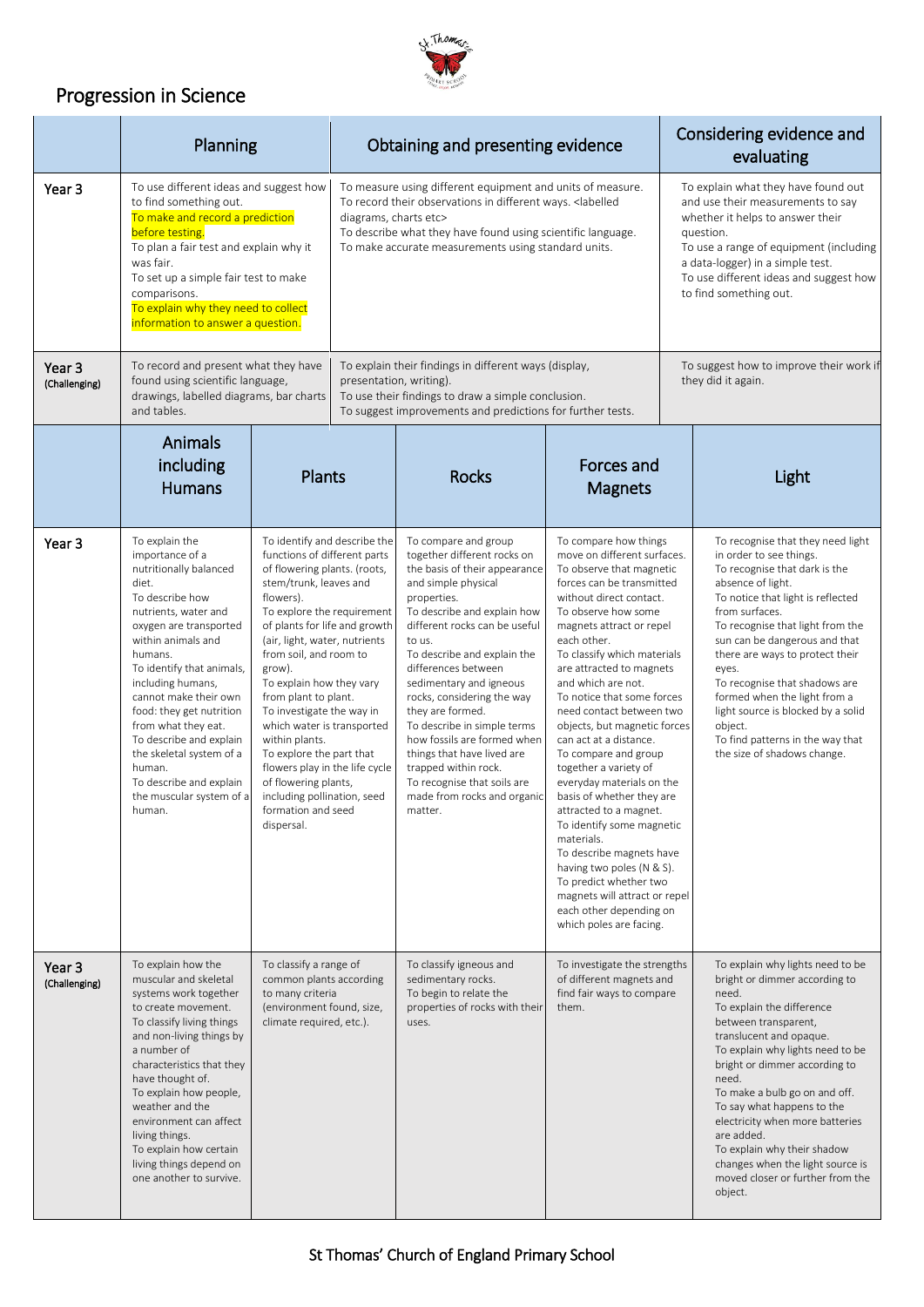

|                         | Planning                                                                                                                                                                                                                                                                                                                                                                                                                                                                                              |                                                                                                                                                                                                                                                                                                                                                                                                                                                                                                     | Obtaining and presenting evidence                                                                                                                                                                                                                                           |                                                                                                                                                                                                                                                                                                                                                                                                                                                                                                                                            |                                                                                                                                                                                                                                                                                                                                                                                                                                                                                                                                                                                                                                                                                                                                                                                                    | Considering evidence and<br>evaluating                                                                                                                                                                                                                                                                                                                                                                                                                                  |                                                                                                                                                                                                                                                                                                                                                                                                                                                                                                                                                                                                                                                                                                |  |
|-------------------------|-------------------------------------------------------------------------------------------------------------------------------------------------------------------------------------------------------------------------------------------------------------------------------------------------------------------------------------------------------------------------------------------------------------------------------------------------------------------------------------------------------|-----------------------------------------------------------------------------------------------------------------------------------------------------------------------------------------------------------------------------------------------------------------------------------------------------------------------------------------------------------------------------------------------------------------------------------------------------------------------------------------------------|-----------------------------------------------------------------------------------------------------------------------------------------------------------------------------------------------------------------------------------------------------------------------------|--------------------------------------------------------------------------------------------------------------------------------------------------------------------------------------------------------------------------------------------------------------------------------------------------------------------------------------------------------------------------------------------------------------------------------------------------------------------------------------------------------------------------------------------|----------------------------------------------------------------------------------------------------------------------------------------------------------------------------------------------------------------------------------------------------------------------------------------------------------------------------------------------------------------------------------------------------------------------------------------------------------------------------------------------------------------------------------------------------------------------------------------------------------------------------------------------------------------------------------------------------------------------------------------------------------------------------------------------------|-------------------------------------------------------------------------------------------------------------------------------------------------------------------------------------------------------------------------------------------------------------------------------------------------------------------------------------------------------------------------------------------------------------------------------------------------------------------------|------------------------------------------------------------------------------------------------------------------------------------------------------------------------------------------------------------------------------------------------------------------------------------------------------------------------------------------------------------------------------------------------------------------------------------------------------------------------------------------------------------------------------------------------------------------------------------------------------------------------------------------------------------------------------------------------|--|
| Year 4                  | To set up a simple fair test to make<br>comparisons.<br>To plan a fair test and isolate variables,<br>explaining why it was fair and which<br>variables have been isolated.<br>To suggest improvements and predictions.<br>To decide which information needs to be<br>collected and decide which is the best way<br>for collecting it.<br>To use their findings to draw a simple<br>conclusion.                                                                                                       |                                                                                                                                                                                                                                                                                                                                                                                                                                                                                                     | To take measurements using different equipment<br>and units of measure and record what they have<br>found in a range of ways.<br>To make accurate measurements using standard<br>units.<br>To explain their findings in different ways (display,<br>presentation, writing). |                                                                                                                                                                                                                                                                                                                                                                                                                                                                                                                                            |                                                                                                                                                                                                                                                                                                                                                                                                                                                                                                                                                                                                                                                                                                                                                                                                    | To find any patterns in their evidence or<br>measurements.<br>To make a prediction based on something<br>they have found out.<br>To evaluate what they have found using<br>scientific language, drawings, labelled<br>diagrams, bar charts and tables.<br>To use straightforward scientific evidence<br>to answer questions or to support their<br>findings.<br>To identify differences, similarities or<br>changes related to simple scientific ideas<br>or processes. |                                                                                                                                                                                                                                                                                                                                                                                                                                                                                                                                                                                                                                                                                                |  |
| Year 4<br>(Challenging) | To plan and carry out an investigation by<br>controlling variables fairly and accurately.<br>To use test results to make further<br>predictions and set up further comparative<br>tests.                                                                                                                                                                                                                                                                                                              |                                                                                                                                                                                                                                                                                                                                                                                                                                                                                                     | To record more complex data and results using<br>scientific diagrams, classification keys, tables, bar<br>charts, line graphs and models.                                                                                                                                   |                                                                                                                                                                                                                                                                                                                                                                                                                                                                                                                                            |                                                                                                                                                                                                                                                                                                                                                                                                                                                                                                                                                                                                                                                                                                                                                                                                    |                                                                                                                                                                                                                                                                                                                                                                                                                                                                         | To report findings from investigations<br>through written explanations and<br>conclusions.<br>To use a graph or diagram to answer<br>scientific questions.                                                                                                                                                                                                                                                                                                                                                                                                                                                                                                                                     |  |
|                         | Animals<br>including<br><b>Humans</b>                                                                                                                                                                                                                                                                                                                                                                                                                                                                 | Living Things and<br><b>States of Matter</b><br>Sound<br>their Habitats                                                                                                                                                                                                                                                                                                                                                                                                                             |                                                                                                                                                                                                                                                                             |                                                                                                                                                                                                                                                                                                                                                                                                                                                                                                                                            |                                                                                                                                                                                                                                                                                                                                                                                                                                                                                                                                                                                                                                                                                                                                                                                                    | Electricity                                                                                                                                                                                                                                                                                                                                                                                                                                                             |                                                                                                                                                                                                                                                                                                                                                                                                                                                                                                                                                                                                                                                                                                |  |
| Year 4                  | To identify and name<br>the basic parts of the<br>digestive system in<br>humans.<br>To describe the simple<br>functions of the basic<br>parts of the digestive<br>system in humans.<br>To identify the simple<br>function of different<br>types of teeth in<br>humans.<br>To compare the teeth<br>of herbivores and<br>carnivores.<br>To explain what a<br>simple food chain<br>shows.<br>To construct and<br>interpret a variety of<br>food chains,<br>identifying producers,<br>predators and prey. | To recognise that living<br>things can be grouped in<br>a variety of ways.<br>To explore and use a<br>classification key to<br>group, identify and name<br>a variety of living things.<br>(plants, vertebrates,<br>invertebrates)<br>To compare the<br>classification of common<br>plants and animals to<br>living things found in<br>other places. (under the<br>sea, prehistoric)<br>To recognise that<br>environments can change<br>and this can sometimes<br>pose a danger to living<br>things. |                                                                                                                                                                                                                                                                             | To compare and group<br>materials together, according<br>to whether they are solids,<br>liquids or gases.<br>To explain what happens to<br>materials when they are<br>heated or cooled.<br>To measure or research the<br>temperature at which<br>different materials change<br>state in degrees Celsius.<br>To use measurements to<br>explain changes to the state<br>of water.<br>To identify the part that<br>evaporation and<br>condensation has in the water<br>cycle.<br>To associate the rate of<br>evaporation with<br>temperature. | sounds and explain how they<br>are made.<br>To associate some sounds<br>with something vibrating.<br>To compare sources of<br>sound and explain how the<br>sounds differ.<br>To explain how to change a<br>sound (louder/softer).<br>To recognise how vibrations<br>from sound travel through a<br>medium to an ear.<br>To find patterns between<br>the pitch of a sound and<br>features of the object that<br>produce it.<br>To find patterns between<br>the volume of the sound and<br>the strength of the<br>vibrations that produced it.<br>To recognise that sounds get<br>fainter as the distance from<br>the sound source increases.<br>To explain how you could<br>change the pitch of a sound.<br>To investigate how different<br>materials can affect the<br>pitch and volume of sounds. |                                                                                                                                                                                                                                                                                                                                                                                                                                                                         | To identify common appliances<br>that run on electricity.<br>To construct a simple series<br>electric circuit.<br>To identify and name the basic<br>part in a series circuit, including<br>cells, wires, bulbs, switches and<br>buzzers.<br>To identify whether or not a lamp<br>will light in a simple series circuit,<br>based on whether or not the<br>lamp is part of a complete loop<br>with a battery.<br>To recognise that a switch opens<br>and closes a circuit.<br>To associate a switch opening<br>with whether or not a lamp lights<br>in a simple series circuit.<br>To recognise some common<br>conductors and insulators.<br>To associate metals with being<br>good conductors. |  |
| Year 4<br>(Challenging) | To classify living things<br>and non-living things<br>by a number of<br>characteristics that<br>they have thought of.<br>To explain how people,<br>weather and the<br>environment can<br>affect living things.<br>To explain how certain<br>living things depend<br>on one another to<br>survive.                                                                                                                                                                                                     | To give reasons for how<br>they have classified<br>animals and plants, using<br>their characteristics and<br>how they are suited to<br>their environment.<br>To explore the work of<br>pioneers in classification.<br>(e.g. Carl Linnaeus)<br>To name and group a<br>variety of living things<br>based on feeding<br>patterns. (producer,<br>consumer, predator,<br>prey, herbivore,<br>carnivore, omnivore)                                                                                        |                                                                                                                                                                                                                                                                             | To group and classify a variety<br>of materials according to the<br>impact of temperature on<br>them.<br>To explain what happens over<br>time to materials such as<br>puddles on the playground or<br>washing hanging on a line.<br>To relate temperature to<br>change of state of materials.                                                                                                                                                                                                                                              | To explain why sound gets<br>fainter or louder according<br>to the distance.<br>To explain how pitch and<br>volume can be changed in a<br>variety of ways.<br>To work out which materials<br>give the best insulation for<br>sound.                                                                                                                                                                                                                                                                                                                                                                                                                                                                                                                                                                |                                                                                                                                                                                                                                                                                                                                                                                                                                                                         | To explain how a bulb might get<br>lighter.<br>To recognise if all metals are<br>conductors of electricity.<br>To work out which metals can be<br>used to connect across a gap in a<br>circuit.<br>To explain why cautions are<br>necessary for working safely with<br>electricity.                                                                                                                                                                                                                                                                                                                                                                                                            |  |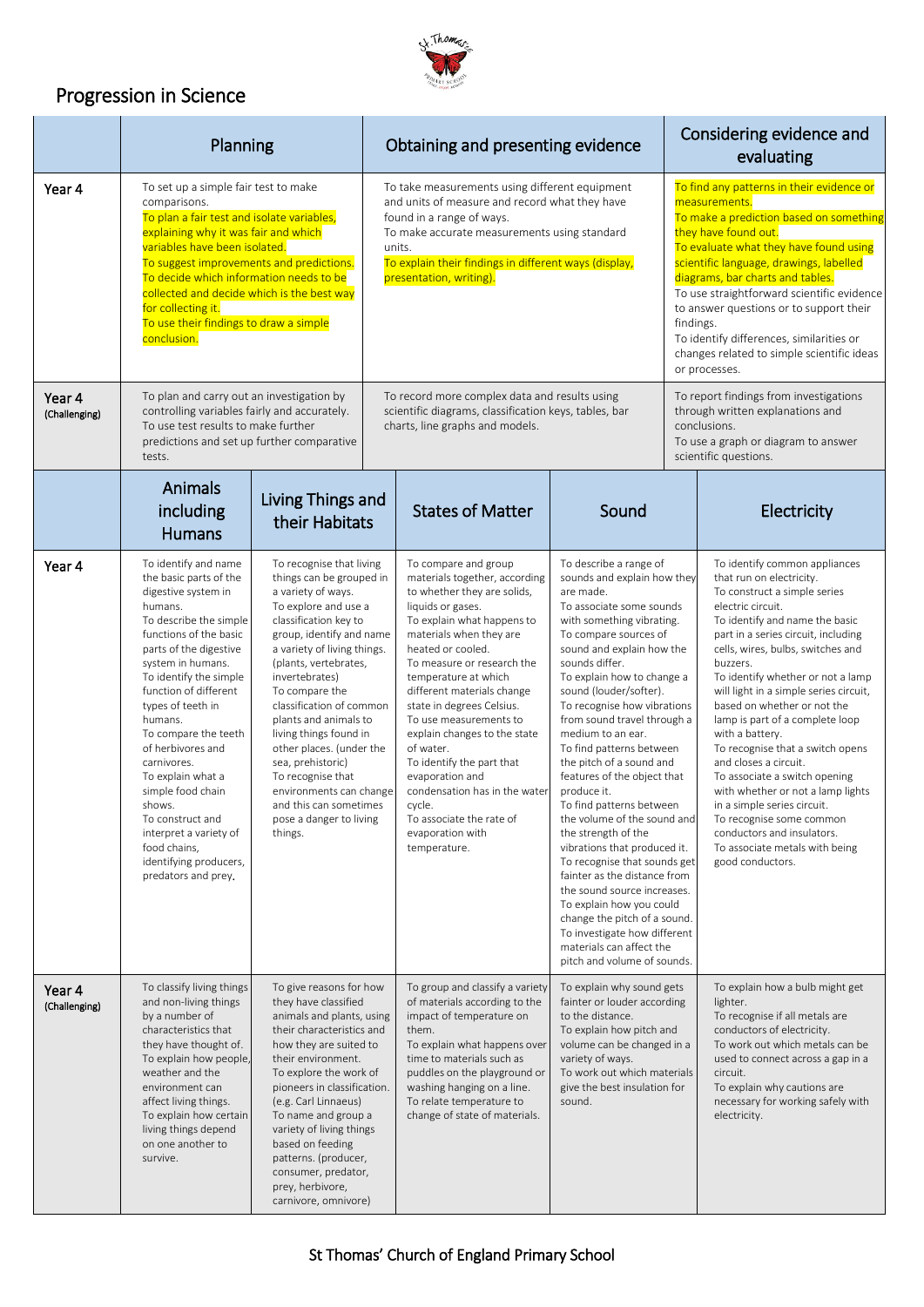

|                         |                                                                                                                                                                                                                                                                                                                                                         | Planning                                                                                                                                                                                                                                                                                                            | Obtaining and presenting evidence                                                                                                                                                                                                                                                                                                                                                                                                                                                                                                                                                                                                                                                                                                                                                                                                                                                                                                                                                                                                                                                                                                                                  |                                                                                                                                                                                                                                                                                                                                                                                                                                                                                                                | <b>Considering evidence</b><br>and evaluating                                                                                                                                                                                                                                                                                                                                                                                  |  |
|-------------------------|---------------------------------------------------------------------------------------------------------------------------------------------------------------------------------------------------------------------------------------------------------------------------------------------------------------------------------------------------------|---------------------------------------------------------------------------------------------------------------------------------------------------------------------------------------------------------------------------------------------------------------------------------------------------------------------|--------------------------------------------------------------------------------------------------------------------------------------------------------------------------------------------------------------------------------------------------------------------------------------------------------------------------------------------------------------------------------------------------------------------------------------------------------------------------------------------------------------------------------------------------------------------------------------------------------------------------------------------------------------------------------------------------------------------------------------------------------------------------------------------------------------------------------------------------------------------------------------------------------------------------------------------------------------------------------------------------------------------------------------------------------------------------------------------------------------------------------------------------------------------|----------------------------------------------------------------------------------------------------------------------------------------------------------------------------------------------------------------------------------------------------------------------------------------------------------------------------------------------------------------------------------------------------------------------------------------------------------------------------------------------------------------|--------------------------------------------------------------------------------------------------------------------------------------------------------------------------------------------------------------------------------------------------------------------------------------------------------------------------------------------------------------------------------------------------------------------------------|--|
| Year 5                  | To plan and carry out a scientific enquiry to<br>answer questions, including recognising and<br>controlling variables where necessary.<br>To make a prediction with reasons.<br>To use test results to make predictions to set up<br>comparative and fair tests.<br>To present a report of their findings through<br>writing, display and presentation. |                                                                                                                                                                                                                                                                                                                     | To take measurements using a range of scientific<br>equipment with increasing accuracy and precision.<br>To take repeat readings when appropriate.<br>To record more complex data and results using scientific<br>diagrams, labels, classification keys, tables, scatter<br>graphs, bar and line graphs.                                                                                                                                                                                                                                                                                                                                                                                                                                                                                                                                                                                                                                                                                                                                                                                                                                                           |                                                                                                                                                                                                                                                                                                                                                                                                                                                                                                                | To report and present findings<br>from enquiries through written<br>explanations and conclusions.<br>To use a graph to answer<br>scientific questions.<br>To use scientific evidence that<br>has been used to support or<br>refute ideas or arguments                                                                                                                                                                          |  |
| Year 5<br>(Challenging) | To explore different ways to test an idea, choose<br>the best way and give reasons.<br>To vary one factor whilst keeping the others the<br>same in an experiment.<br>To use information to help make a prediction.<br>To explain, in simple terms, a scientific idea and<br>what evidence supports it.                                                  |                                                                                                                                                                                                                                                                                                                     | To decide which units of measurement they need to use.<br>To explain why a measurement needs to be repeated.                                                                                                                                                                                                                                                                                                                                                                                                                                                                                                                                                                                                                                                                                                                                                                                                                                                                                                                                                                                                                                                       |                                                                                                                                                                                                                                                                                                                                                                                                                                                                                                                | To find a pattern from their data<br>and explain what it shows.<br>To link what they have found out<br>to other science.<br>To suggest how to improve their<br>work and say why they think<br>this.                                                                                                                                                                                                                            |  |
|                         | Animals including Living Things and<br><b>Humans</b>                                                                                                                                                                                                                                                                                                    | their Habitats                                                                                                                                                                                                                                                                                                      | <b>Properties and Changes</b><br>to Materials                                                                                                                                                                                                                                                                                                                                                                                                                                                                                                                                                                                                                                                                                                                                                                                                                                                                                                                                                                                                                                                                                                                      | <b>Earth and Space</b>                                                                                                                                                                                                                                                                                                                                                                                                                                                                                         | Forces                                                                                                                                                                                                                                                                                                                                                                                                                         |  |
| Year 5                  | To describe the changes<br>as humans develop to o<br>age.                                                                                                                                                                                                                                                                                               | To describe the<br>differences in the life<br>cycles of a mammal, an<br>amphibians, an insects<br>and a bird.<br>To describe the life<br>cycles of common<br>plants.<br>To explore the work of<br>well know naturalists<br>and animal<br>behaviourists. (David<br>Attenborough and Jane<br>Goodall)                 | To compare and group together<br>everyday materials on the basis of their<br>properties, including hardness,<br>solubility, transparency, conductivity<br>(electrical and thermal), and response<br>to magnets.<br>To explain how some materials dissolve<br>in liquid to form a solution.<br>To describe how to recover a substance<br>from a solution.<br>To use their knowledge of solids, liquids<br>and gases to decide how mixtures might<br>be separated, including through<br>filtering, sieving, evaporating.<br>To give reasons, based on evidence for<br>comparative and fair tests for the<br>particular uses of everyday materials,<br>including metals wood and plastic.<br>To describe changes using scientific<br>words. (evaporation, condensation)<br>To demonstrate that dissolving, mixing<br>and changes of state are reversible<br>changes.<br>To explain that some changes result in<br>the formation of new materials, and<br>that this kid of change is not usually<br>reversible, including changes associated<br>with burning and the action of acid on<br>bicarbonate of soda.<br>To use the terms 'reversible' and<br>'irreversible'. | To identify and explain<br>the movement of the<br>Earth and other planets<br>relative to the sun in the<br>solar system.<br>To explain how seasons<br>and the associated<br>weather is created.<br>To describe and explain<br>the movement of the<br>Moon relative to the<br>Earth.<br>To describe the sun,<br>earth and moon as<br>approximately spherical<br>bodies.<br>To use the idea of the<br>earth's rotation to<br>explain day and night<br>and the apparent<br>movement of the sun<br>across the sky. | To explain that<br>unsupported objects fall<br>towards the earth<br>because of the force of<br>gravity acting between<br>the earth and the falling<br>object.<br>To identify the effects of<br>air resistance, water<br>resistance and friction<br>that act between moving<br>surfaces.<br>To recognise that some<br>mechanisms, including<br>levers, pulleys and gears,<br>allow a smaller force to<br>have a greater effect. |  |
| Year 5<br>(Challenging) | To create a timeline to<br>indicate stages of<br>growth in certain<br>animals, such as frogs<br>and butterflies.<br>To describe the<br>changes experienced in<br>puberty.<br>To draw a timeline to<br>indicate stages in the<br>growth and<br>development of<br>humans.                                                                                 | To observe their local<br>environment and draw<br>conclusions about life-<br>cycles, e.g. plants in<br>the vegetable garden<br>or flower border.<br>To compare the life<br>cycles of plants and<br>animals in their local<br>environment with the<br>life cycles of those<br>around the world, e.g.<br>rainforests. | To describe methods for separating<br>mixtures. (filtration, distillation)<br>To work out which materials are most<br>effective for keeping us warm or for<br>keeping something cold.<br>To use their knowledge of materials to<br>suggest ways to classify. (solids, liquids,<br>gases)<br>To explore changes that are difficult<br>to reverse, e.g. burning, rusting and<br>reactions such as vinegar with<br>bicarbonate of soda.<br>To explore the work of chemists who<br>created new materials, e.g. Spencer<br>Silver (glue on sticky notes) or Ruth<br>Benerito (wrinkle free cotton).                                                                                                                                                                                                                                                                                                                                                                                                                                                                                                                                                                     | To compare the time of<br>day at different places on<br>the earth.<br>To create shadow clocks.<br>To begin to understand<br>how older civilizations<br>used the sun to create<br>astronomical clocks, e.g.<br>Stonehenge.<br>To explore the work of<br>some scientists. (Ptolemy,<br>Alhazen, Copernicus)                                                                                                                                                                                                      | To describe and explain<br>how motion is affected<br>by forces. (including<br>gravitational attractions,<br>magnetic attraction and<br>friction)<br>To design very effective<br>parachutes.<br>To work out how water<br>can cause resistance to<br>floating objects.<br>To explore how<br>scientists, such as<br>Galileo Galilei and Isaac<br>Newton helped to<br>develop the theory of<br>gravitation.                        |  |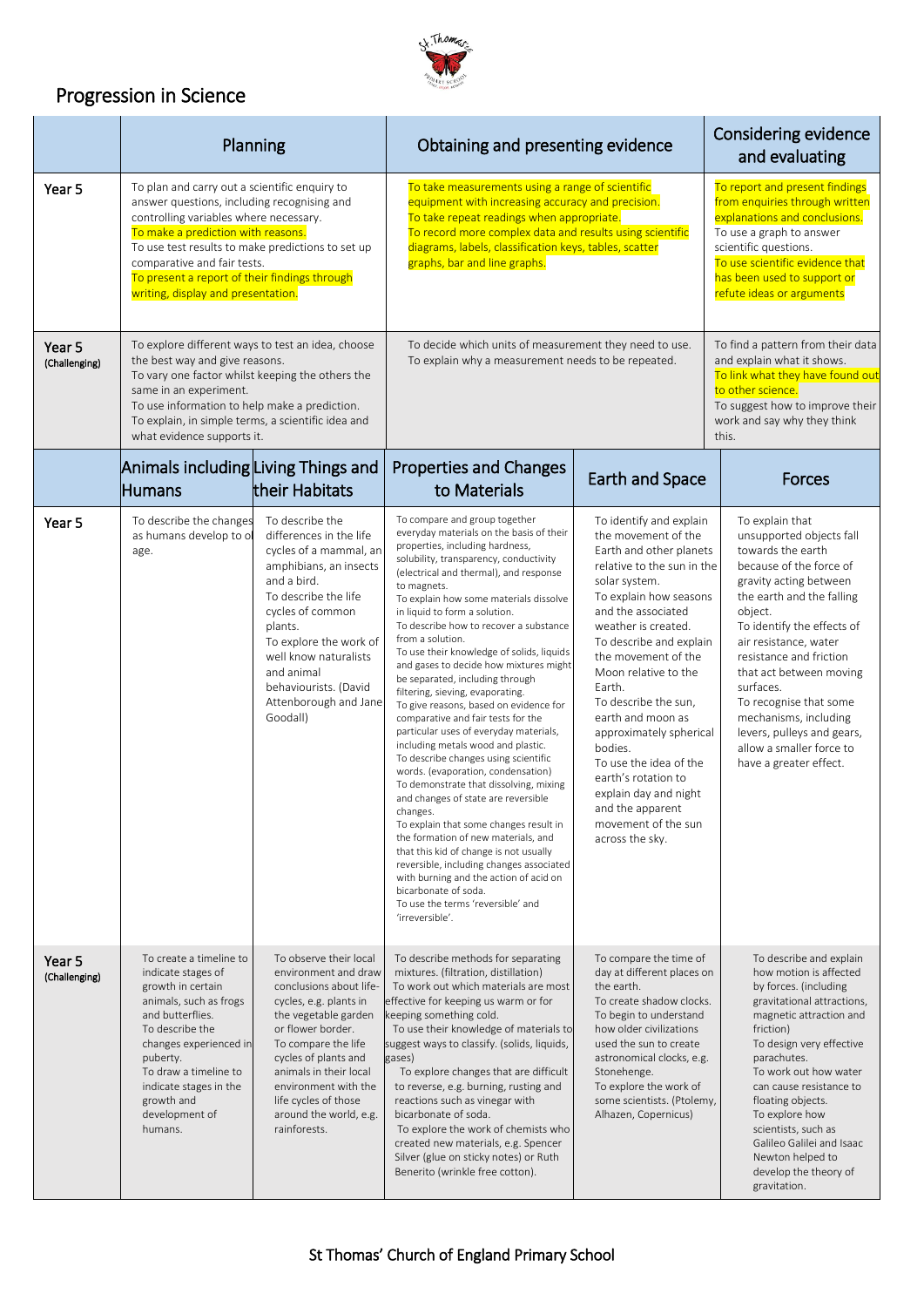

|                         | Planning                                                                                                                                                                                                                                                                                                                                                                                                                                                                                                                                                                                                                                                                         |                                                                                                                                                                                                                                                                                                                                                                                                                          |                                                                                                                                                                                                                                                                             | Obtaining and presenting<br>evidence                                                                                                                                                                                                                                                                                                                                                                                                                                                           | Considering evidence and evaluating                                                                                                                                                                                                                                                                                                                                                                                                                                                                                                                                                                                                                                                                                                                                                                                   |                                                                                                                                                                                                                                                                                                                                                                                                                                                                                                                                                  |  |
|-------------------------|----------------------------------------------------------------------------------------------------------------------------------------------------------------------------------------------------------------------------------------------------------------------------------------------------------------------------------------------------------------------------------------------------------------------------------------------------------------------------------------------------------------------------------------------------------------------------------------------------------------------------------------------------------------------------------|--------------------------------------------------------------------------------------------------------------------------------------------------------------------------------------------------------------------------------------------------------------------------------------------------------------------------------------------------------------------------------------------------------------------------|-----------------------------------------------------------------------------------------------------------------------------------------------------------------------------------------------------------------------------------------------------------------------------|------------------------------------------------------------------------------------------------------------------------------------------------------------------------------------------------------------------------------------------------------------------------------------------------------------------------------------------------------------------------------------------------------------------------------------------------------------------------------------------------|-----------------------------------------------------------------------------------------------------------------------------------------------------------------------------------------------------------------------------------------------------------------------------------------------------------------------------------------------------------------------------------------------------------------------------------------------------------------------------------------------------------------------------------------------------------------------------------------------------------------------------------------------------------------------------------------------------------------------------------------------------------------------------------------------------------------------|--------------------------------------------------------------------------------------------------------------------------------------------------------------------------------------------------------------------------------------------------------------------------------------------------------------------------------------------------------------------------------------------------------------------------------------------------------------------------------------------------------------------------------------------------|--|
| Year <sub>6</sub>       | To explore different ways to test an idea, choose<br>the best way, and give reasons.<br>To vary one factor whilst keeping the others the<br>same in an experiment. To explain why they do<br>this.<br>To plan and carry out an investigation by<br>controlling variables fairly and accurately.<br>To make a prediction with reasons.<br>To use information to help make a prediction.<br>To use test results to make further predictions<br>and set up further comparative tests.<br>To explain, in simple terms, a scientific idea and<br>what evidence supports it.<br>To present a report of their findings through<br>writing, display and presentation.                    |                                                                                                                                                                                                                                                                                                                                                                                                                          |                                                                                                                                                                                                                                                                             | To explain why they have chosen<br>specific equipment. (incl ICT based<br>equipment)<br>To decide which units of measurement<br>they need to use.<br>To explain why a measurement needs<br>to be repeated.<br>To record their measurements in<br>different ways. (incl bar charts, tables<br>and line graphs)<br>To take measurements using a range of<br>scientific equipment with increasing<br>accuracy and precision.                                                                      | To find a pattern from their data and explain what it shows.<br>To use a graph to answer scientific questions.<br>To link what they have found out to other science.<br>To suggest how to improve their work and say why they think<br>this.<br>To record more complex data and results using scientific<br>diagrams, classification keys, tables, bar charts, line graphs and<br>models.<br>To report findings from investigations through written<br>explanations and conclusions.<br>To identify scientific evidence that has been used to support to<br>refute ideas or arguments.<br>To report and present findings from enquiries, including<br>conclusions, causal relationships and explanations of and degree<br>of trust in results, in oral and written forms such as displays and<br>other presentations. |                                                                                                                                                                                                                                                                                                                                                                                                                                                                                                                                                  |  |
| Year 6<br>(Challenging) | To choose the best way to answer a question.<br>To use information from different sources to answer<br>a question and plan an investigation.<br>To make a prediction which links with other<br>scientific knowledge.<br>To identify the key factors when planning a fair test.<br>To explain how a scientist has used their scientific<br>understanding plus good ideas to have a<br>breakthrough.                                                                                                                                                                                                                                                                               |                                                                                                                                                                                                                                                                                                                                                                                                                          | To plan in advance which equipment they<br>will need and use it well.<br>To make precise measurements.<br>To collect information in different ways.<br>To record their measurements and<br>observations systematically.<br>To explain qualitative and quantitative<br>data. |                                                                                                                                                                                                                                                                                                                                                                                                                                                                                                | To draw conclusions from their work.<br>To link their conclusions to other scientific knowledge.<br>To explain how they could improve their way of working.                                                                                                                                                                                                                                                                                                                                                                                                                                                                                                                                                                                                                                                           |                                                                                                                                                                                                                                                                                                                                                                                                                                                                                                                                                  |  |
|                         | <b>Evolution And</b><br>Inheritance                                                                                                                                                                                                                                                                                                                                                                                                                                                                                                                                                                                                                                              | Living Things and<br>their Habitats                                                                                                                                                                                                                                                                                                                                                                                      |                                                                                                                                                                                                                                                                             | Animals including<br><b>Humans</b>                                                                                                                                                                                                                                                                                                                                                                                                                                                             | Electricity                                                                                                                                                                                                                                                                                                                                                                                                                                                                                                                                                                                                                                                                                                                                                                                                           | Light                                                                                                                                                                                                                                                                                                                                                                                                                                                                                                                                            |  |
| Year 6                  | To recognise that living<br>things have changed over<br>time and that fossils<br>provide information about<br>living things that inhabited<br>the earth millions of years<br>ago.<br>To recognise that living<br>things produce offspring of<br>the same kind, but normally<br>offspring vary and are not<br>identical to their parents.<br>To give reasons why<br>offspring are not identical<br>to each other or to their<br>parents.<br>To explain the process of<br>evolution and describe the<br>evidence for this.<br>To identify how animals and<br>plants are adapted to suit<br>their environment in<br>different ways and that<br>adaptation may lead to<br>evolution. | To describe how living<br>things are classified into<br>broad groups according<br>to common observable<br>characteristics and based<br>on similarities and<br>differences including<br>microorganisms, plants<br>and animals.<br>To give reasons for<br>classifying plants and<br>animals based on specific<br>characteristics.                                                                                          |                                                                                                                                                                                                                                                                             | To identify and name the main<br>parts of the human circulatory<br>system, and describe the functions<br>of the heart, blood vessels and<br>blood.<br>To recognise the impact of diet,<br>exercise, drugs and lifestyle on the<br>way their bodies function.<br>To describe the ways in which<br>nutrients and water and<br>transported within animals,<br>including humans.                                                                                                                   | To identify and name the<br>basic parts of a simple electric<br>series circuit. (cells, wires,<br>bulbs, switches, buzzers)<br>To compare and give reasons<br>for variations in how<br>components function,<br>including the brightness of<br>bulbs, the loudness of<br>buzzers, the on/off position of<br>switches.<br>To use recognised symbols<br>when representing a simple<br>circuit in a diagram.                                                                                                                                                                                                                                                                                                                                                                                                              | To recognise that light<br>appears to travel in<br>straight lines.<br>To use the idea that<br>light travels in straight<br>lines to explain that<br>objects are seen<br>because they give out or<br>reflect light into the eye.<br>To explain that we see<br>things because light<br>travels from light<br>sources to our eyes or<br>from light sources to<br>object s and then to our<br>eyes.<br>To use the idea that<br>light travels in straight<br>lines to explain why<br>shadows have the same<br>shape as the objects<br>that cast them. |  |
| Year 6<br>(Challenging) | To talk about the work of<br>Charles Darwin, Mary<br>Anning and Alfred<br>Wallace.<br>To explain how some<br>living things adapt to<br>survive in extreme<br>conditions.<br>To analyse the<br>advantages and<br>disadvantages of specific<br>adaptations, such as<br>being on two rather than<br>four feet.<br>To begin to understand<br>what is meant by DNA.                                                                                                                                                                                                                                                                                                                   | To explain why<br>classification is<br>important.<br>To readily group<br>animals into reptiles,<br>fish, amphibians, birds<br>and mammals.<br>To sub divide their<br>original groupings and<br>explain their divisions.<br>To group animals into<br>vertebrates and<br>invertebrates.<br>To find out about the<br>significance of the<br>work of scientists such<br>as Carl Linnaeus, a<br>pioneer of<br>classification. |                                                                                                                                                                                                                                                                             | To explore the work of medical<br>pioneers, for example, William<br>Harvey and Galen and recognise<br>how much we have learnt about<br>our bodies.<br>To compare the organ systems<br>of humans to other animals.<br>To make a diagram of the<br>human body and explain how<br>different parts work and depend<br>on one another.<br>To name the major organs in the<br>human body.<br>To locate the major human<br>organs.<br>To make a diagram that<br>outlines the main parts of a<br>body. | To make their own traffic light<br>system or something similar.<br>To explain the danger of short<br>circuits.<br>To explain what a fuse is.<br>To explain how to make<br>changes in a circuit.<br>To explain the impact of<br>changes in a circuit.<br>To explain the effect of<br>changing the voltage of a<br>battery.                                                                                                                                                                                                                                                                                                                                                                                                                                                                                             | To explain how different<br>colours of light can be<br>created.<br>To use and explain how<br>simple optical<br>instruments work.<br>(periscope, telescope,<br>binoculars, mirror,<br>magnifying glass,<br>Newton's first reflecting<br>telescope)<br>To explore a range of<br>phenomena, including<br>rainbows, colours on<br>soap bubbles, objects<br>looking bent in water and<br>coloured filters.                                                                                                                                            |  |

St Thomas' Church of England Primary School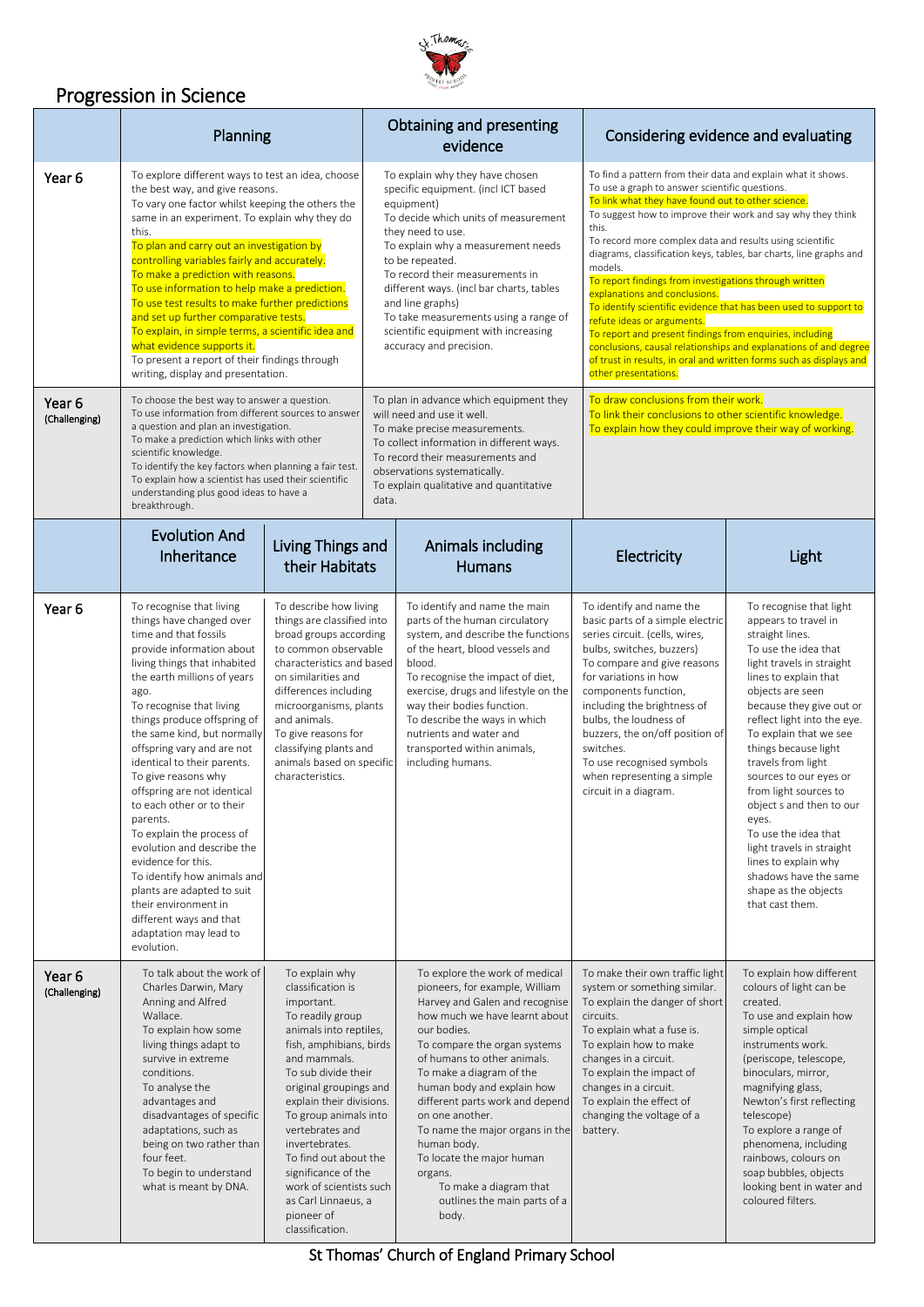

#### National Curriculum Requirements of Science

#### Purpose of study

A high-quality science education provides the foundations for understanding the world through the specific disciplines of biology, chemistry and physics. Science has changed our lives and is vital to the world's future prosperity, and all pupils should be taught essential aspects of the knowledge, methods, processes and uses of science. Through building up a body of key foundational knowledge and concepts, pupils should be encouraged to recognise the power of rational explanation and develop a sense of excitement and curiosity about natural phenomena. They should be encouraged to understand how science can be used to explain what is occurring, predict how things will behave, and analyse causes.

#### Aims

#### The national curriculum for science aims to ensure that all pupils:

develop scientific knowledge and conceptual understanding through the specific disciplines of biology, chemistry and physics

develop understanding of the nature, processes and methods of science through different types of science enquiries that help them to answer scientific questions about the world around them

are equipped with the scientific knowledge required to understand the uses and implications of science, today and for the future

Scientific knowledge and conceptual understanding

The programmes of study describe a sequence of knowledge and concepts. While it is important that pupils make progress, it is also vitally important that they develop secure understanding of each key block of knowledge and concepts in order to progress to the next stage. Insecure, superficial understanding will not allow genuine progression: pupils may struggle at key points of transition (such as between primary and secondary school), build up serious misconceptions, and/or have significant difficulties in understanding higher-order content.

Pupils should be able to describe associated processes and key characteristics in common language, but they should also be familiar with, and use, technical terminology accurately and precisely. They should build up an extended specialist vocabulary. They should also apply their mathematical knowledge to their understanding of science, including collecting, presenting and analysing data. The social and economic implications of science are important but, generally, they are taught most appropriately within the wider school curriculum: teachers will wish to use different contexts to maximise their pupils' engagement with and motivation to study science.

#### The nature, processes and methods of science

'Working scientifically' specifies the understanding of the nature, processes and methods of science for each year group. It should not be taught as a separate strand. The notes and guidance give examples of how 'working scientifically' might be embedded within the content of biology, chemistry and physics, focusing on the key features of scientific enquiry, so that pupils learn to use a variety of approaches to answer relevant scientific questions. These types of scientific enquiry should include: observing over time; pattern seeking; identifying, classifying and grouping; comparative and fair testing (controlled investigations); and researching using secondary sources. Pupils should seek answers to questions through collecting, analysing and presenting data. 'Working scientifically' will be developed further at key stages 3 and 4, once pupils have built up sufficient understanding of science to engage meaningfully in more sophisticated discussion of experimental design and control.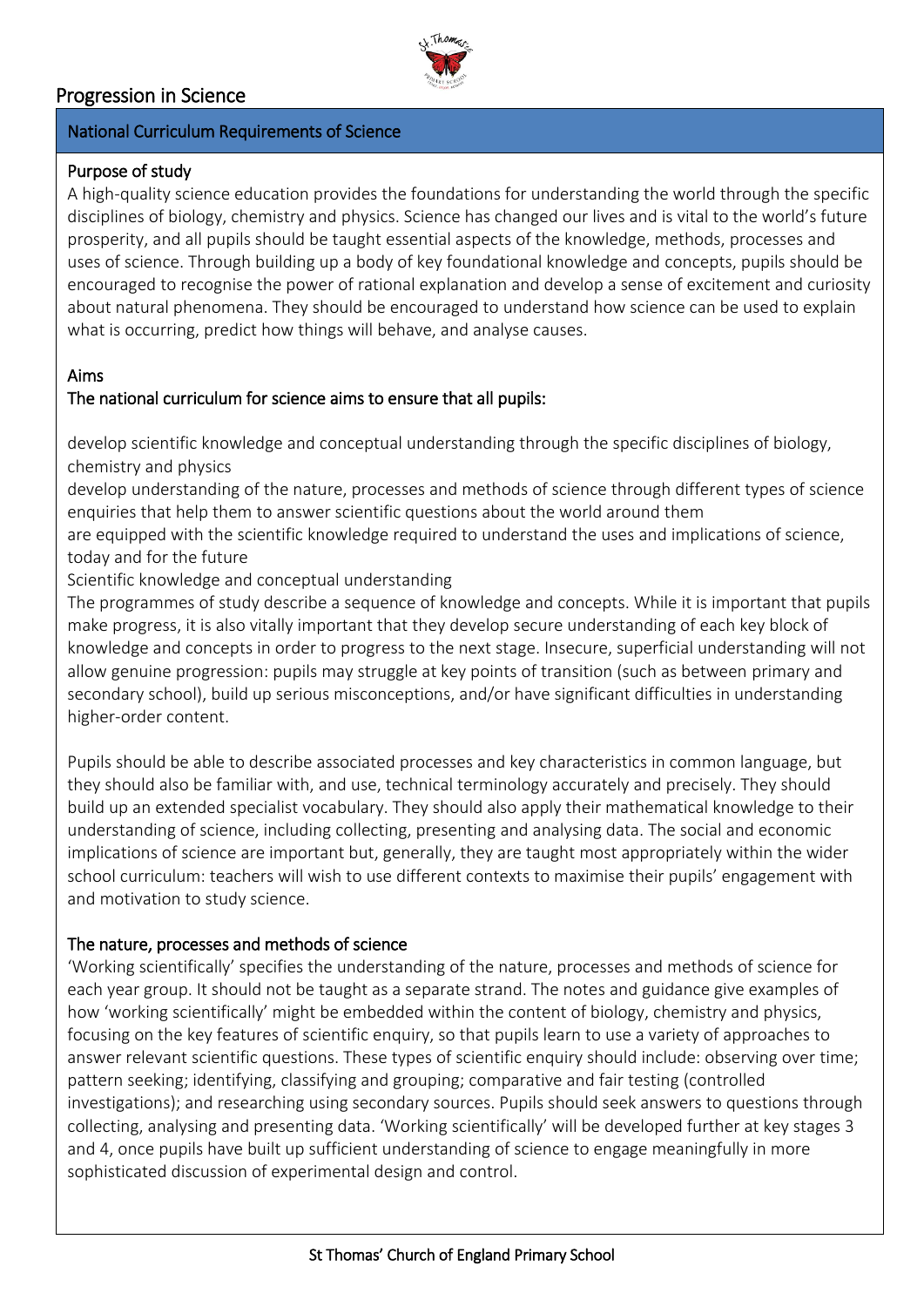

### Spoken language

The national curriculum for science reflects the importance of spoken language in pupils' development across the whole curriculum – cognitively, socially and linguistically. The quality and variety of language that pupils hear and speak are key factors in developing their scientific vocabulary and articulating scientific concepts clearly and precisely. They must be assisted in making their thinking clear, both to themselves and others, and teachers should ensure that pupils build secure foundations by using discussion to probe and remedy their misconceptions.

#### School curriculum

The programmes of study for science are set out year-by-year for key stages 1 and 2. Schools are, however, only required to teach the relevant programme of study by the end of the key stage. Within each key stage, schools therefore have the flexibility to introduce content earlier or later than set out in the programme of study. In addition, schools can introduce key stage content during an earlier key stage if appropriate. All schools are also required to set out their school curriculum for science on a year-by-year basis and make this information available online.

#### Attainment targets

By the end of each key stage, pupils are expected to know, apply and understand the matters, skills and processes specified in the relevant programme of study.

Schools are not required by law to teach the content indicated as being 'non-statutory'.

#### Key stage 1

The principal focus of science teaching in key stage 1 is to enable pupils to experience and observe phenomena, looking more closely at the natural and humanly constructed world around them. They should be encouraged to be curious and ask questions about what they notice. They should be helped to develop their understanding of scientific ideas by using different types of scientific enquiry to answer their own questions, including observing changes over a period of time, noticing patterns, grouping and classifying things, carrying out simple comparative tests, and finding things out using secondary sources of information. They should begin to use simple scientific language to talk about what they have found out and communicate their ideas to a range of audiences in a variety of ways. Most of the learning about science should be done through the use of first-hand practical experiences, but there should also be some use of appropriate secondary sources, such as books, photographs and videos.

'Working scientifically' is described separately in the programme of study, but must always be taught through and clearly related to the teaching of substantive science content in the programme of study. Throughout the notes and guidance, examples show how scientific methods and skills might be linked to specific elements of the content.

Pupils should read and spell scientific vocabulary at a level consistent with their increasing word-reading and spelling knowledge at key stage 1.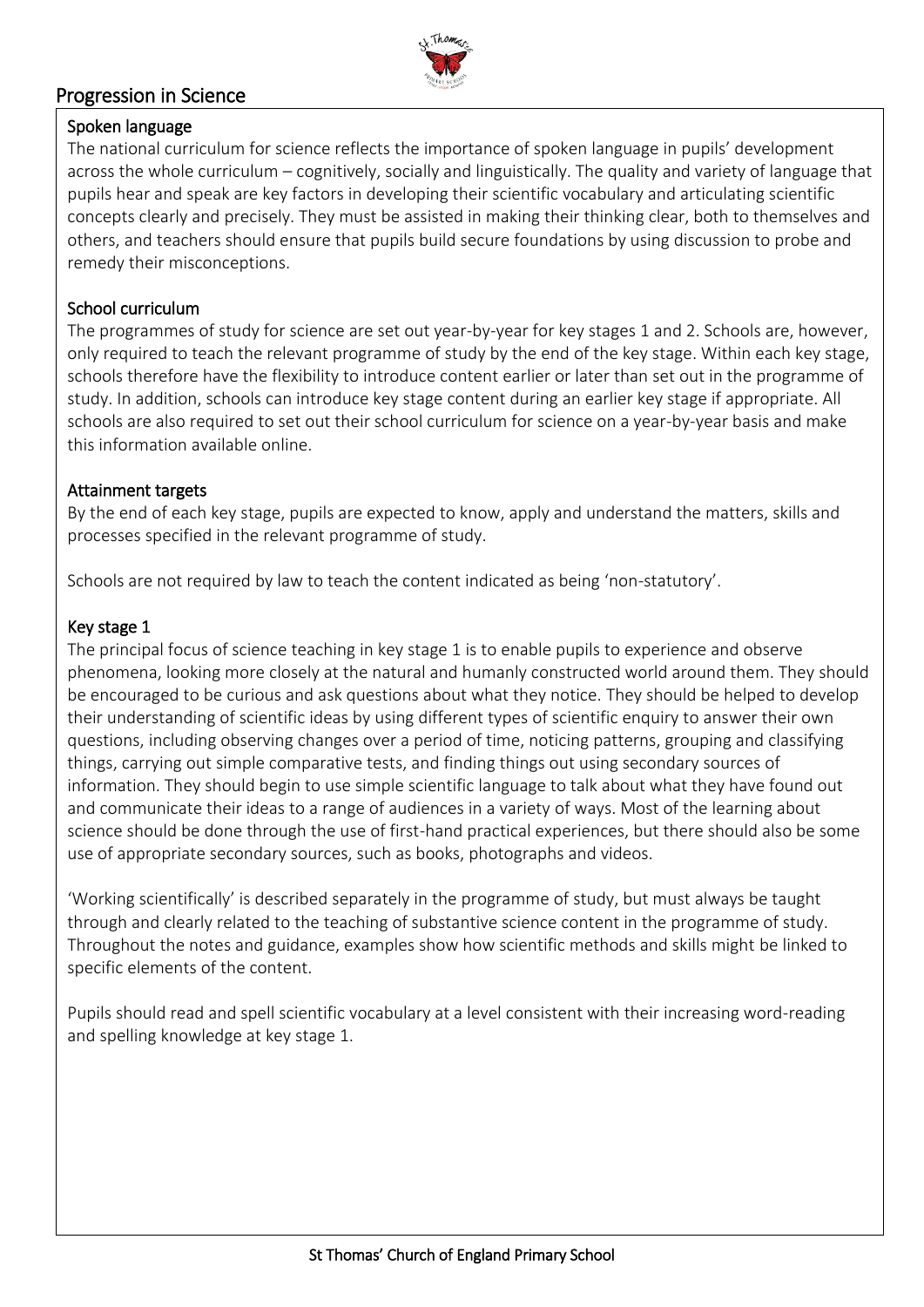

# Key stage 1 programme of study - years 1 and 2 Working scientifically

During years 1 and 2, pupils should be taught to use the following practical scientific methods, processes and skills through the teaching of the programme of study content:

- asking simple questions and recognising that they can be answered in different ways
- observing closely, using simple equipment
- performing simple tests
- identifying and classifying
- using their observations and ideas to suggest answers to questions
- gathering and recording data to help in answering questions
- Notes and guidance (non-statutory)

Pupils in years 1 and 2 should explore the world around them and raise their own questions. They should experience different types of scientific enquiries, including practical activities, and begin to recognise ways in which they might answer scientific questions.

They should use simple features to compare objects, materials and living things and, with help, decide how to sort and group them, observe changes over time, and, with guidance, they should begin to notice patterns and relationships.

They should ask people questions and use simple secondary sources to find answers.

They should use simple measurements and equipment (for example, hand lenses, egg timers) to gather data, carry out simple tests, record simple data, and talk about what they have found out and how they found it out. With help, they should record and communicate their findings in a range of ways and begin to use simple scientific language.

These opportunities for working scientifically should be provided across years 1 and 2 so that the expectations in the programme of study can be met by the end of year 2. Pupils are not expected to cover each aspect for every area of study.

#### Year 1 programme of study **Plants** Pupils should be taught to:

- identify and name a variety of common wild and garden plants, including deciduous and evergreen trees
- identify and describe the basic structure of a variety of common flowering plants, including trees

#### Notes and guidance (non-statutory)

Pupils should use the local environment throughout the year to explore and answer questions about plants growing in their habitat. Where possible, they should observe the growth of flowers and vegetables that they have planted.

They should become familiar with common names of flowers, examples of deciduous and evergreen trees, and plant structures (including leaves, flowers (blossom), petals, fruit, roots, bulb, seed, trunk, branches,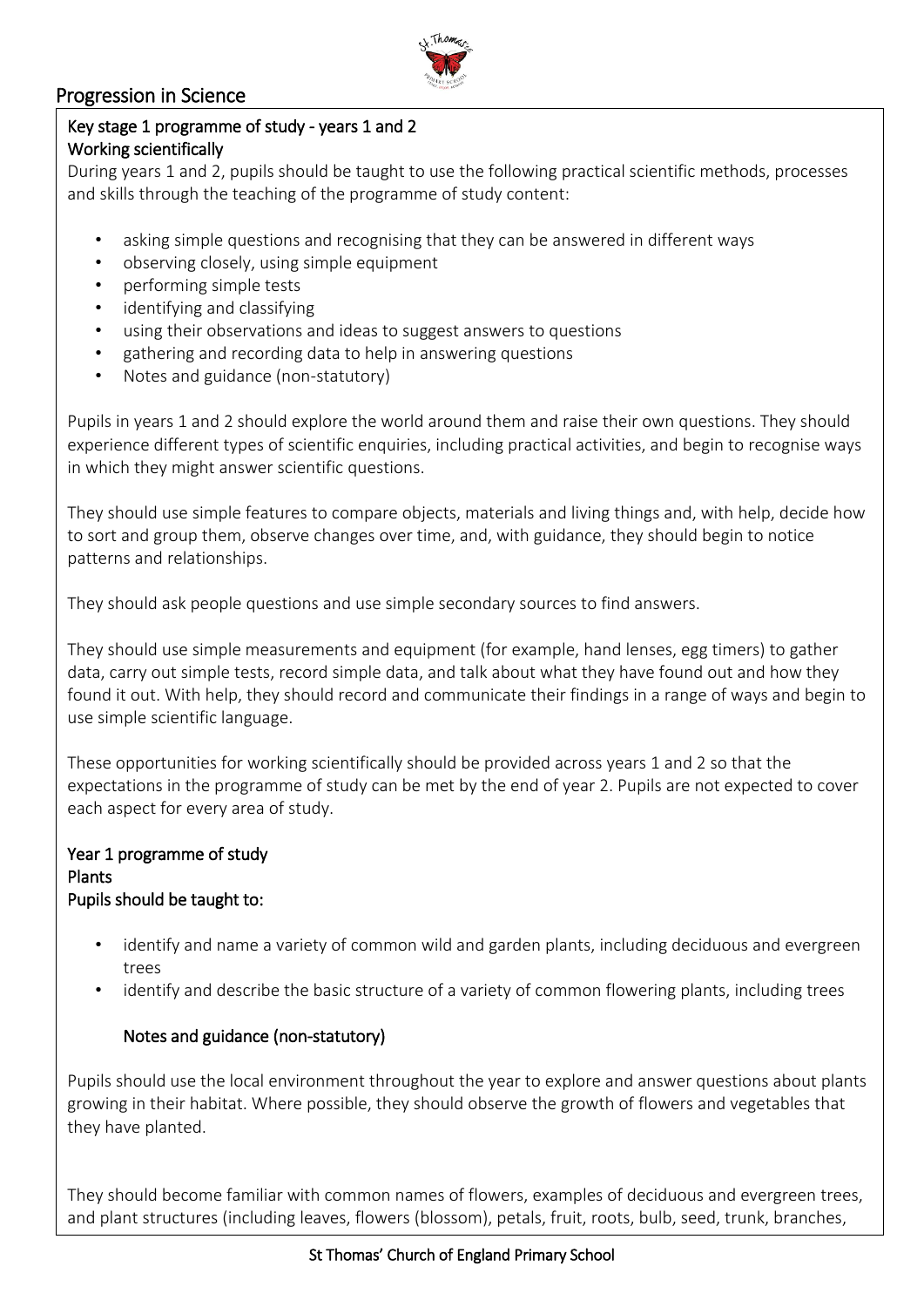

stem). Pupils might work scientifically by: observing closely, perhaps using magnifying glasses, and comparing and contrasting familiar plants; describing how they were able to identify and group them, and drawing diagrams showing the parts of different plants including trees. Pupils might keep records of how plants have changed over time, for example, the leaves falling off trees and buds opening; and compare and contrast what they have found out about different plants.

#### Animals, including humans Pupils should be taught to:

- identify and name a variety of common animals including fish, amphibians, reptiles, birds and mammals
- identify and name a variety of common animals that are carnivores, herbivores and omnivores
- describe and compare the structure of a variety of common animals (fish, amphibians, reptiles, birds and mammals including pets)
- identify, name, draw and label the basic parts of the human body and say which part of the body is associated with each sense
- Notes and guidance (non-statutory)

Pupils should use the local environment throughout the year to explore and answer questions about animals in their habitat. They should understand how to take care of animals taken from their local environment and the need to return them safely after study. Pupils should become familiar with the common names of some fish, amphibians, reptiles, birds and mammals, including those that are kept as pets.

Pupils should have plenty of opportunities to learn the names of the main body parts (including head, neck, arms, elbows, legs, knees, face, ears, eyes, hair, mouth, teeth) through games, actions, songs and rhymes.

Pupils might work scientifically by: using their observations to compare and contrast animals at first hand or through videos and photographs, describing how they identify and group them; grouping animals according to what they eat; and using their senses to compare different textures, sounds and smells.

#### Everyday materials Pupils should be taught to:

- distinguish between an object and the material from which it is made
- identify and name a variety of everyday materials, including wood, plastic, glass, metal, water, and rock
- describe the simple physical properties of a variety of everyday materials
- compare and group together a variety of everyday materials on the basis of their simple physical properties

# Notes and guidance (non-statutory)

Pupils should explore, name, discuss and raise and answer questions about everyday materials so that they become familiar with the names of materials and properties such as: hard/soft; stretchy/stiff; shiny/dull; rough/smooth; bendy/not bendy; waterproof/not waterproof; absorbent/not absorbent;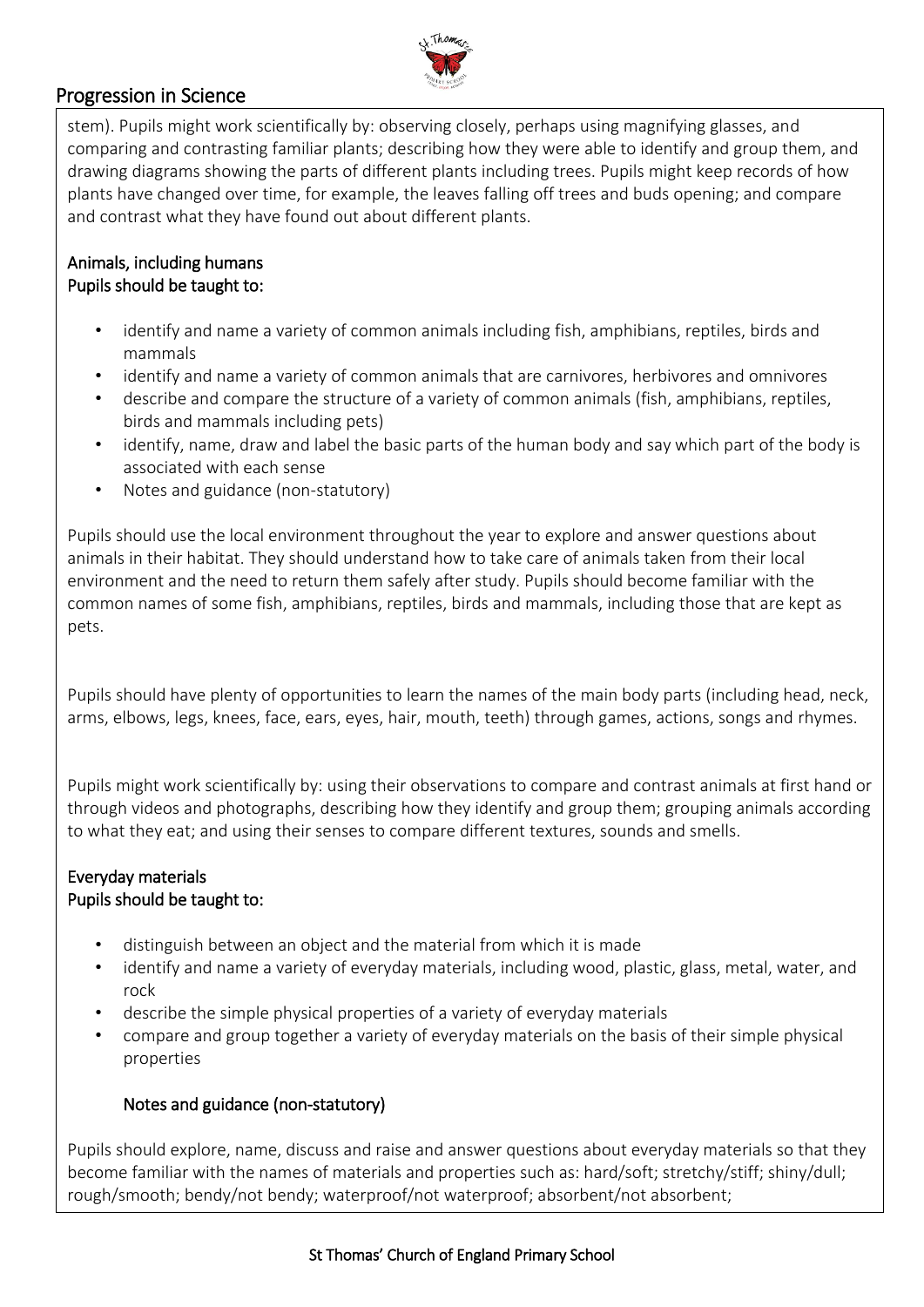

opaque/transparent. Pupils should explore and experiment with a wide variety of materials, not only those listed in the programme of study, but including for example: brick, paper, fabrics, elastic, foil.

Pupils might work scientifically by: performing simple tests to explore questions, for example: 'What is the best material for an umbrella? … for lining a dog basket? … for curtains? … for a bookshelf? … for a gymnast's leotard?'

#### Seasonal changes Pupils should be taught to:

- observe changes across the 4 seasons
- observe and describe weather associated with the seasons and how day length varies
- Notes and guidance (non-statutory)

Pupils should observe and talk about changes in the weather and the seasons.

#### Note: pupils should be warned that it is not safe to look directly at the sun, even when wearing dark glasses.

Pupils might work scientifically by: making tables and charts about the weather; and making displays of what happens in the world around them, including day length, as the seasons change.

#### Year 2 programme of study Living things and their habitats Pupils should be taught to:

- explore and compare the differences between things that are living, dead, and things that have never been alive
- identify that most living things live in habitats to which they are suited and describe how different habitats provide for the basic needs of different kinds of animals and plants, and how they depend on each other
- identify and name a variety of plants and animals in their habitats, including microhabitats
- describe how animals obtain their food from plants and other animals, using the idea of a simple food chain, and identify and name different sources of food

#### Notes and guidance (non-statutory)

Pupils should be introduced to the idea that all living things have certain characteristics that are essential for keeping them alive and healthy. They should raise and answer questions that help them to become familiar with the life processes that are common to all living things. Pupils should be introduced to the terms 'habitat' (a natural environment or home of a variety of plants and animals) and 'microhabitat' (a very small habitat, for example for woodlice under stones, logs or leaf litter). They should raise and answer questions about the local environment that help them to identify and study a variety of plants and animals within their habitat and observe how living things depend on each other, for example, plants serving as a source of food and shelter for animals. Pupils should compare animals in familiar habitats with animals found in less familiar habitats, for example, on the seashore, in woodland, in the ocean, in the rainforest.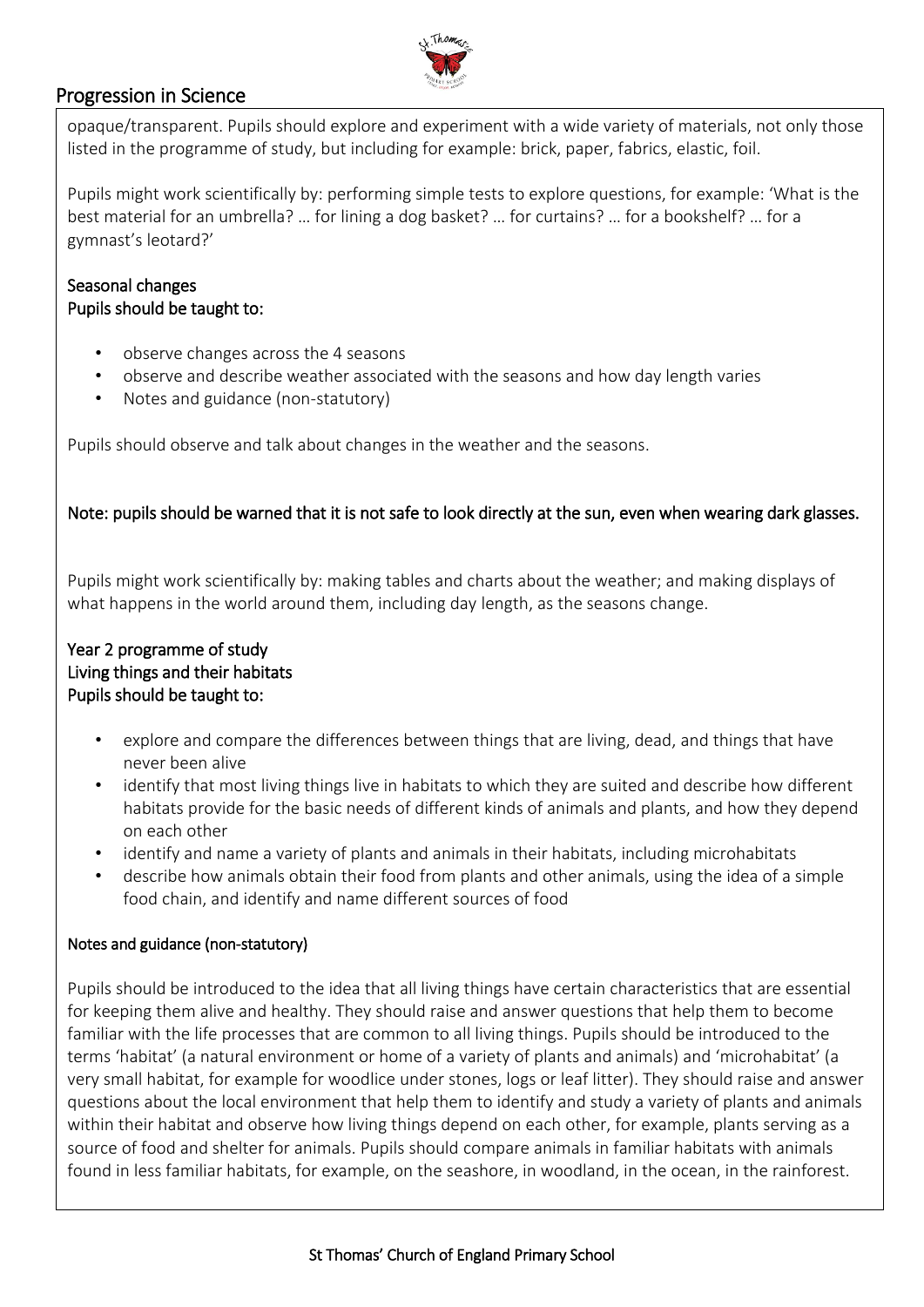

Pupils might work scientifically by: sorting and classifying things according to whether they are living, dead or were never alive, and recording their findings using charts. They should describe how they decided where to place things, exploring questions like: 'Is a flame alive? Is a deciduous tree dead in winter?' and talk about ways of answering their questions. They could construct a simple food chain that includes humans (eg, grass, cow, human). They could describe the conditions in different habitats and microhabitats (under log, on stony path, under bushes); and find out how the conditions affect the number and type(s) of plants and animals that live there.

#### Plants

#### Pupils should be taught to:

- observe and describe how seeds and bulbs grow into mature plants
- find out and describe how plants need water, light and a suitable temperature to grow and stay healthy

#### Notes and guidance (non-statutory)

Pupils should use the local environment throughout the year to observe how plants grow. Pupils should be introduced to the requirements of plants for germination, growth and survival, as well as the processes of reproduction and growth in plants.

Note: seeds and bulbs need water to grow but most do not need light; seeds and bulbs have a store of food inside them.

Pupils might work scientifically by: observing and recording, with some accuracy, the growth of a variety of plants as they change over time from a seed or bulb, or observing similar plants at different stages of growth; setting up a comparative test to show that plants need light and water to stay healthy.

#### Animals, including humans Pupils should be taught to:

- notice that animals, including humans, have offspring which grow into adults
- find out about and describe the basic needs of animals, including humans, for survival (water, food and air)
- describe the importance for humans of exercise, eating the right amounts of different types of food, and hygiene

# Notes and guidance (non-statutory)

Pupils should be introduced to the basic needs of animals for survival, as well as the importance of exercise and nutrition for humans. They should also be introduced to the processes of reproduction and growth in animals. The focus at this stage should be on questions that help pupils to recognise growth; they should not be expected to understand how reproduction occurs.

The following examples might be used: egg, chick, chicken; egg, caterpillar, pupa, butterfly; spawn, tadpole, frog; lamb, sheep. Growing into adults can include reference to baby, toddler, child, teenager, adult.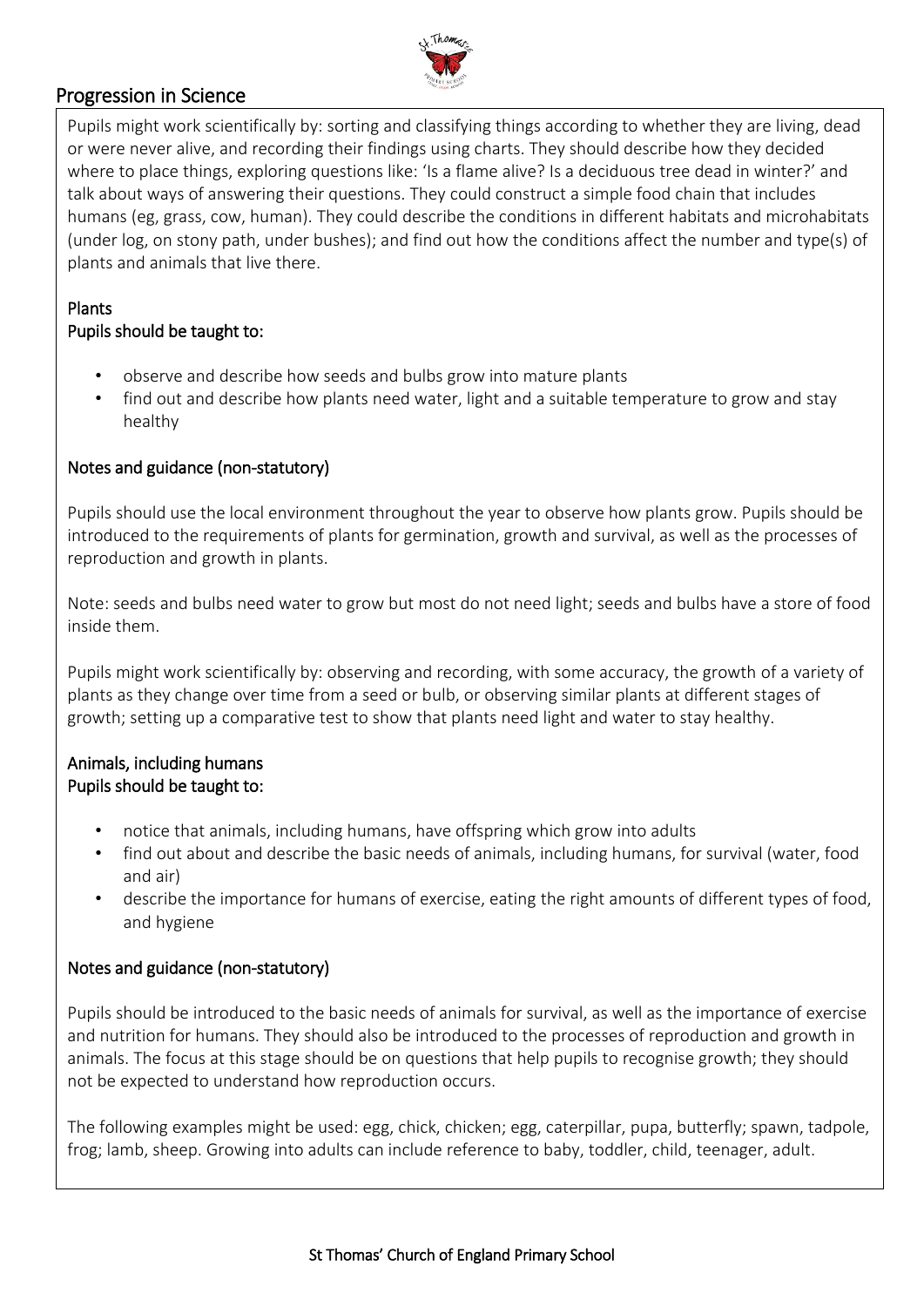

Pupils might work scientifically by: observing, through video or first-hand observation and measurement, how different animals, including humans, grow; asking questions about what things animals need for survival and what humans need to stay healthy; and suggesting ways to find answers to their questions.

#### Uses of everyday materials Pupils should be taught to:

- identify and compare the suitability of a variety of everyday materials, including wood, metal, plastic, glass, brick, rock, paper and cardboard for particular uses
- find out how the shapes of solid objects made from some materials can be changed by squashing, bending, twisting and stretching

#### Notes and guidance (non-statutory)

Pupils should identify and discuss the uses of different everyday materials so that they become familiar with how some materials are used for more than one thing (metal can be used for coins, cans, cars and table legs; wood can be used for matches, floors, and telegraph poles) or different materials are used for the same thing (spoons can be made from plastic, wood, metal, but not normally from glass). They should think about the properties of materials that make them suitable or unsuitable for particular purposes and they should be encouraged to think about unusual and creative uses for everyday materials. Pupils might find out about people who have developed useful new materials, for example John Dunlop, Charles Macintosh or John McAdam.

Pupils might work scientifically by: comparing the uses of everyday materials in and around the school with materials found in other places (at home, the journey to school, on visits, and in stories, rhymes and songs); observing closely, identifying and classifying the uses of different materials, and recording their observations.

#### Lower key stage  $2 -$  years 3 and 4

The principal focus of science teaching in lower key stage 2 is to enable pupils to broaden their scientific view of the world around them. They should do this through exploring, talking about, testing and developing ideas about everyday phenomena and the relationships between living things and familiar environments, and by beginning to develop their ideas about functions, relationships and interactions. They should ask their own questions about what they observe and make some decisions about which types of scientific enquiry are likely to be the best ways of answering them, including observing changes over time, noticing patterns, grouping and classifying things, carrying out simple comparative and fair tests and finding things out using secondary sources of information. They should draw simple conclusions and use some scientific language, first, to talk about and, later, to write about what they have found out.

'Working scientifically' is described separately at the beginning of the programme of study, but must always be taught through and clearly related to substantive science content in the programme of study. Throughout the notes and guidance, examples show how scientific methods and skills might be linked to specific elements of the content.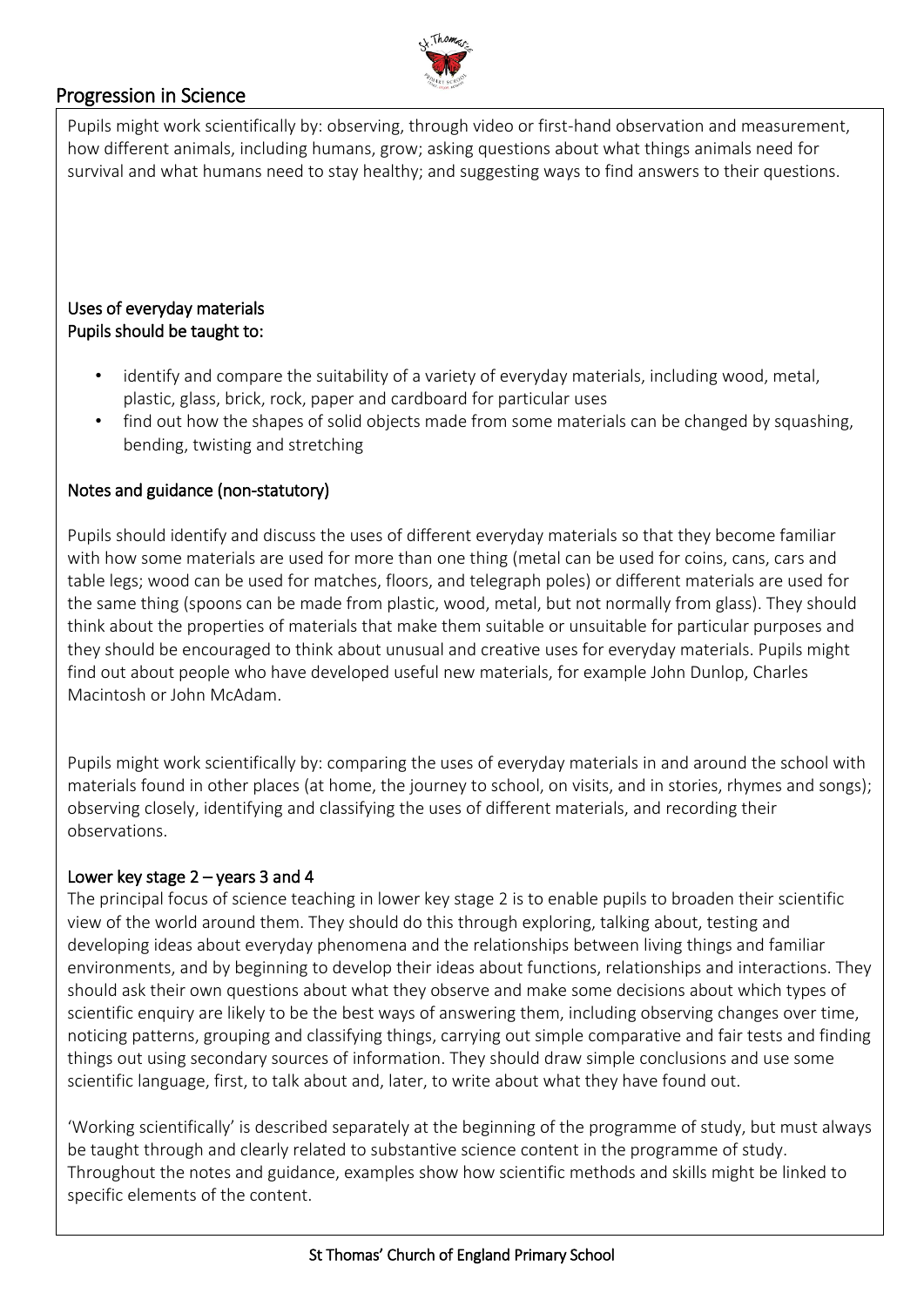

Pupils should read and spell scientific vocabulary correctly and with confidence, using their growing wordreading and spelling knowledge.

#### Lower key stage 2 programme of study Working scientifically

During years 3 and 4, pupils should be taught to use the following practical scientific methods, processes and skills through the teaching of the programme of study content:

- asking relevant questions and using different types of scientific enquiries to answer them
- setting up simple practical enquiries, comparative and fair tests
- making systematic and careful observations and, where appropriate, taking accurate measurements using standard units, using a range of equipment, including thermometers and data loggers
- gathering, recording, classifying and presenting data in a variety of ways to help in answering questions
- recording findings using simple scientific language, drawings, labelled diagrams, keys, bar charts, and tables
- reporting on findings from enquiries, including oral and written explanations, displays or presentations of results and conclusions
- using results to draw simple conclusions, make predictions for new values, suggest improvements and raise further questions
- identifying differences, similarities or changes related to simple scientific ideas and processes
- using straightforward scientific evidence to answer questions or to support their findings.

# Notes and guidance (non-statutory)

Pupils in years 3 and 4 should be given a range of scientific experiences to enable them to raise their own questions about the world around them. They should start to make their own decisions about the most appropriate type of scientific enquiry they might use to answer questions; recognise when a simple fair test is necessary and help to decide how to set it up; talk about criteria for grouping, sorting and classifying; and use simple keys. They should begin to look for naturally occurring patterns and relationships and decide what data to collect to identify them. They should help to make decisions about what observations to make, how long to make them for and the type of simple equipment that might be used. They should learn how to use new equipment, such as data loggers, appropriately. They should collect data from their own observations and measurements, using notes, simple tables and standard units, and help to make decisions about how to record and analyse this data.

With help, pupils should look for changes, patterns, similarities and differences in their data in order to draw simple conclusions and answer questions. With support, they should identify new questions arising from the data, making predictions for new values within or beyond the data they have collected, and finding ways of improving what they have already done. They should also recognise when and how secondary sources might help them to answer questions that cannot be answered through practical investigations.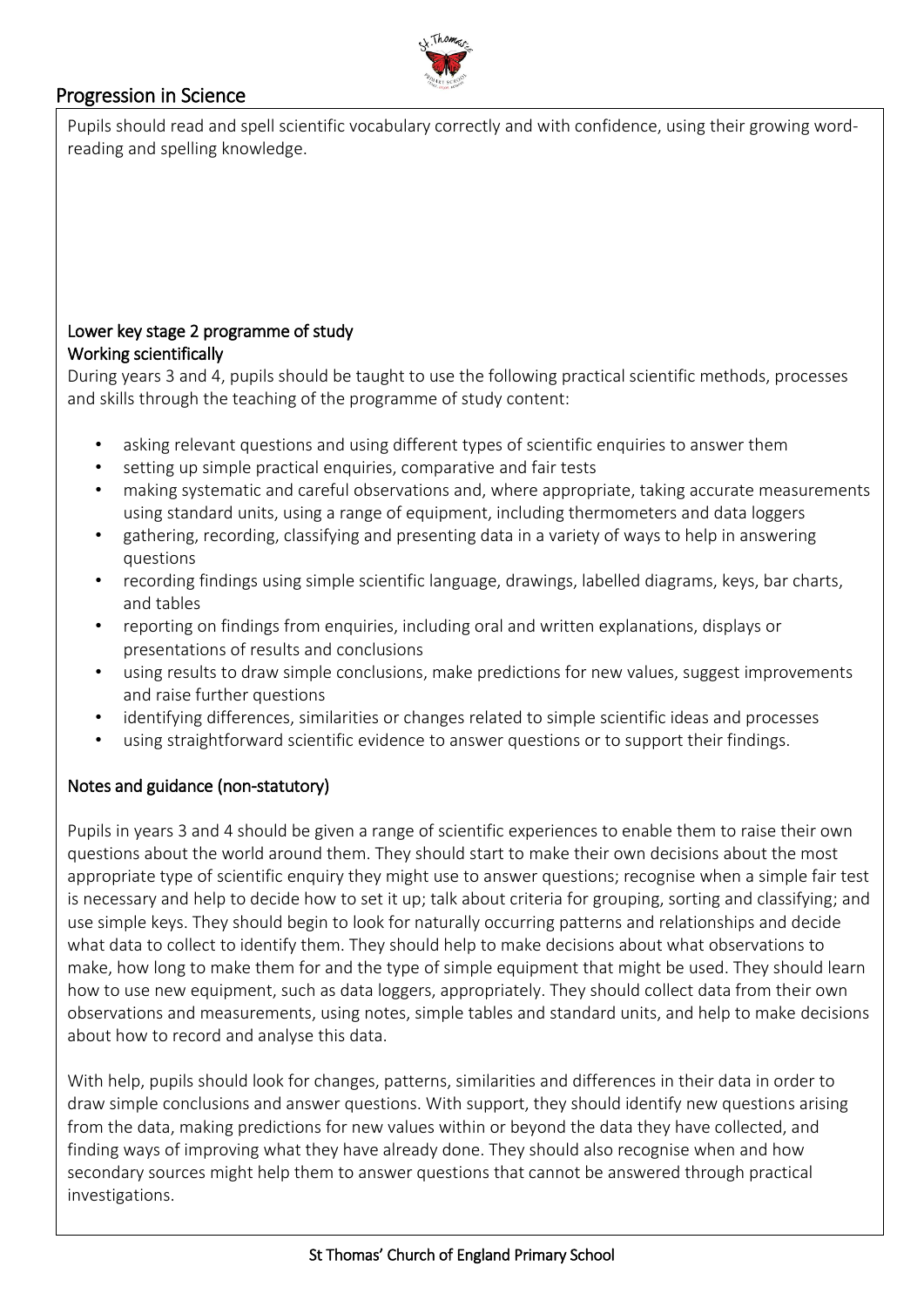

Pupils should use relevant scientific language to discuss their ideas and communicate their findings in ways that are appropriate for different audiences.

These opportunities for working scientifically should be provided across years 3 and 4 so that the expectations in the programme of study can be met by the end of year 4. Pupils are not expected to cover each aspect for every area of study.

#### Year 3 programme of study Plants Pupils should be taught to:

- identify and describe the functions of different parts of flowering plants: roots, stem/trunk, leaves and flowers
- explore the requirements of plants for life and growth (air, light, water, nutrients from soil, and room to grow) and how they vary from plant to plant
- investigate the way in which water is transported within plants
- explore the part that flowers play in the life cycle of flowering plants, including pollination, seed formation and seed dispersal

#### Notes and guidance (non-statutory)

Pupils should be introduced to the relationship between structure and function: the idea that every part has a job to do. They should explore questions that focus on the role of the roots and stem in nutrition and support, leaves for nutrition and flowers for reproduction.

Note: pupils can be introduced to the idea that plants can make their own food, but at this stage they do not need to understand how this happens.

Pupils might work scientifically by: comparing the effect of different factors on plant growth, for example, the amount of light, the amount of fertiliser; discovering how seeds are formed by observing the different stages of plant life cycles over a period of time; looking for patterns in the structure of fruits that relate to how the seeds are dispersed. They might observe how water is transported in plants, for example, by putting cut, white carnations into coloured water and observing how water travels up the stem to the flowers.

#### Animals, including humans Pupils should be taught to:

- identify that animals, including humans, need the right types and amount of nutrition, and that they cannot make their own food; they get nutrition from what they eat
- identify that humans and some other animals have skeletons and muscles for support, protection and movement

# Notes and guidance (non-statutory)

Pupils should continue to learn about the importance of nutrition and should be introduced to the main body parts associated with the skeleton and muscles, finding out how different parts of the body have special functions.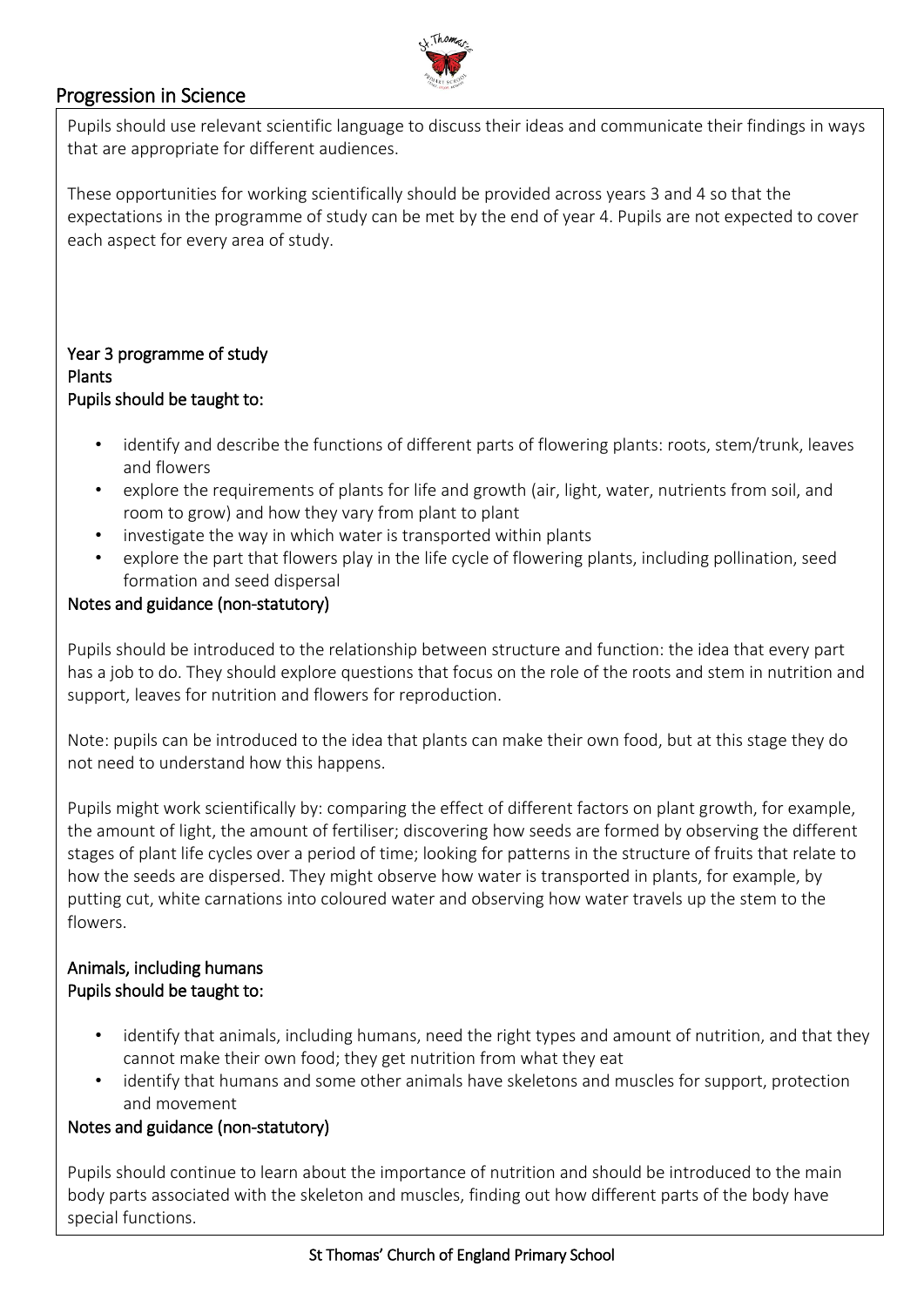

Pupils might work scientifically by: identifying and grouping animals with and without skeletons and observing and comparing their movement; exploring ideas about what would happen if humans did not have skeletons. They might compare and contrast the diets of different animals (including their pets) and decide ways of grouping them according to what they eat. They might research different food groups and how they keep us healthy, and design meals based on what they find out.

# Rocks Pupils should be taught to:

- compare and group together different kinds of rocks on the basis of their appearance and simple physical properties
- describe in simple terms how fossils are formed when things that have lived are trapped within rock
- recognise that soils are made from rocks and organic matter

#### Notes and guidance (non-statutory)

Linked with work in geography, pupils should explore different kinds of rocks and soils, including those in the local environment.

Pupils might work scientifically by: observing rocks, including those used in buildings and gravestones, and exploring how and why they might have changed over time; using a hand lens or microscope to help them to identify and classify rocks according to whether they have grains or crystals, and whether they have fossils in them. Pupils might research and discuss the different kinds of living things whose fossils are found in sedimentary rock and explore how fossils are formed. Pupils could explore different soils and identify similarities and differences between them and investigate what happens when rocks are rubbed together or what changes occur when they are in water. They can raise and answer questions about the way soils are formed.

#### Light

#### Pupils should be taught to:

- recognise that they need light in order to see things and that dark is the absence of light
- notice that light is reflected from surfaces
- recognise that light from the sun can be dangerous and that there are ways to protect their eyes
- recognise that shadows are formed when the light from a light source is blocked by an opaque object
- find patterns in the way that the size of shadows change

#### Notes and guidance (non-statutory)

Pupils should explore what happens when light reflects off a mirror or other reflective surfaces, including playing mirror games to help them to answer questions about how light behaves. They should think about why it is important to protect their eyes from bright lights. They should look for, and measure, shadows, and find out how they are formed and what might cause the shadows to change.

Note: pupils should be warned that it is not safe to look directly at the sun, even when wearing dark glasses.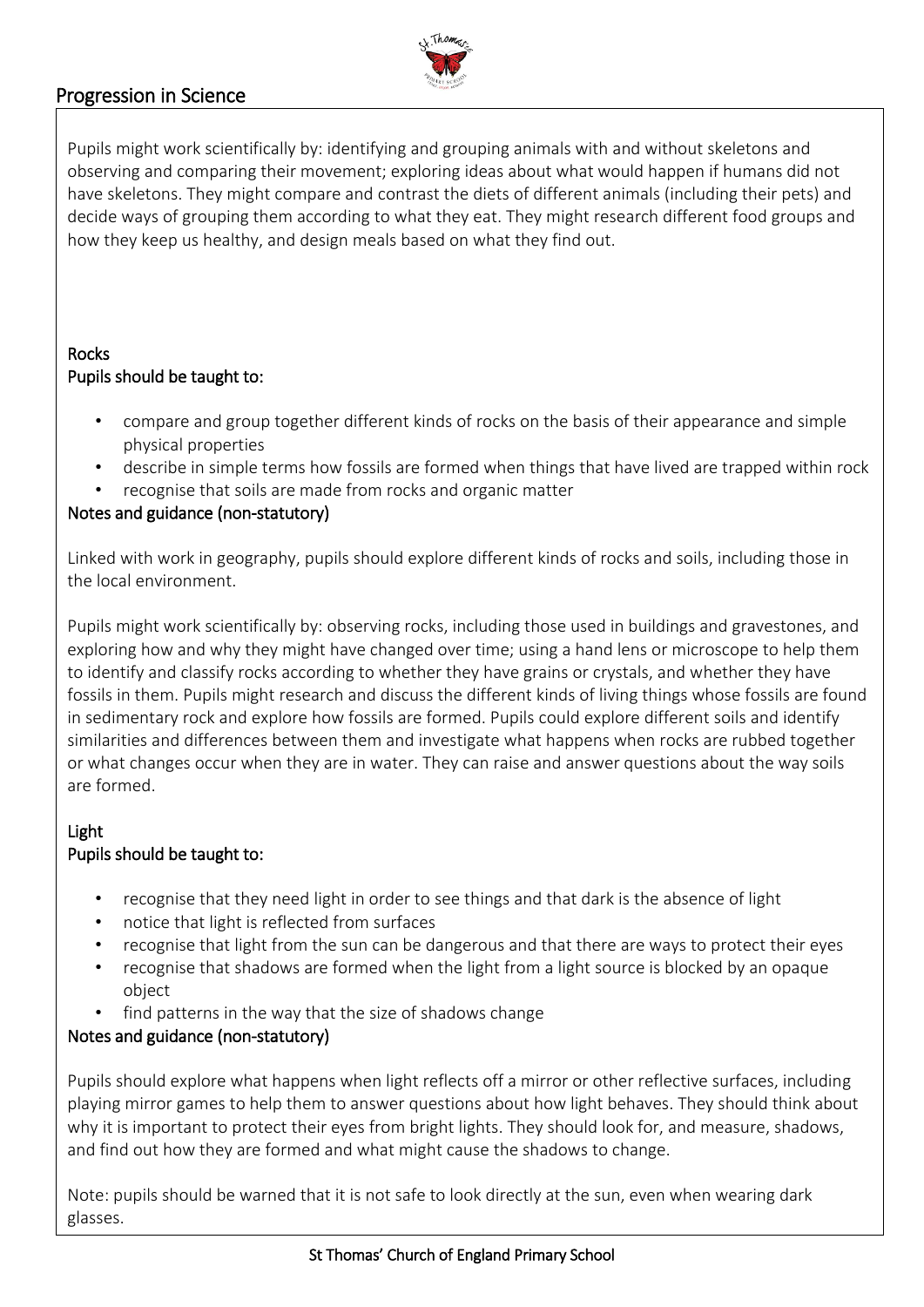

Pupils might work scientifically by: looking for patterns in what happens to shadows when the light source moves or the distance between the light source and the object changes.

#### Forces and magnets

- compare how things move on different surfaces
- notice that some forces need contact between 2 objects, but magnetic forces can act at a distance
- observe how magnets attract or repel each other and attract some materials and not others
- compare and group together a variety of everyday materials on the basis of whether they are attracted to a magnet, and identify some magnetic materials
- describe magnets as having 2 poles
- predict whether 2 magnets will attract or repel each other, depending on which poles are facing

#### Notes and guidance (non-statutory)

Pupils should observe that magnetic forces can act without direct contact, unlike most forces, where direct contact is necessary (for example, opening a door, pushing a swing). They should explore the behaviour and everyday uses of different magnets (for example, bar, ring, button and horseshoe).

Pupils might work scientifically by: comparing how different things move and grouping them; raising questions and carrying out tests to find out how far things move on different surfaces, and gathering and recording data to find answers to their questions; exploring the strengths of different magnets and finding a fair way to compare them; sorting materials into those that are magnetic and those that are not; looking for patterns in the way that magnets behave in relation to each other and what might affect this, for example, the strength of the magnet or which pole faces another; identifying how these properties make magnets useful in everyday items and suggesting creative uses for different magnets.

## Year 4 programme of study Living things and their habitats Pupils should be taught to:

- recognise that living things can be grouped in a variety of ways
- explore and use classification keys to help group, identify and name a variety of living things in their local and wider environment
- recognise that environments can change and that this can sometimes pose dangers to living things

#### Notes and guidance (non-statutory)

Pupils should use the local environment throughout the year to raise and answer questions that help them to identify and study plants and animals in their habitat. They should identify how the habitat changes throughout the year. Pupils should explore possible ways of grouping a wide selection of living things that include animals, flowering plants and non-flowering plants. Pupils could begin to put vertebrate animals into groups, for example: fish, amphibians, reptiles, birds, and mammals; and invertebrates into snails and slugs, worms, spiders, and insects.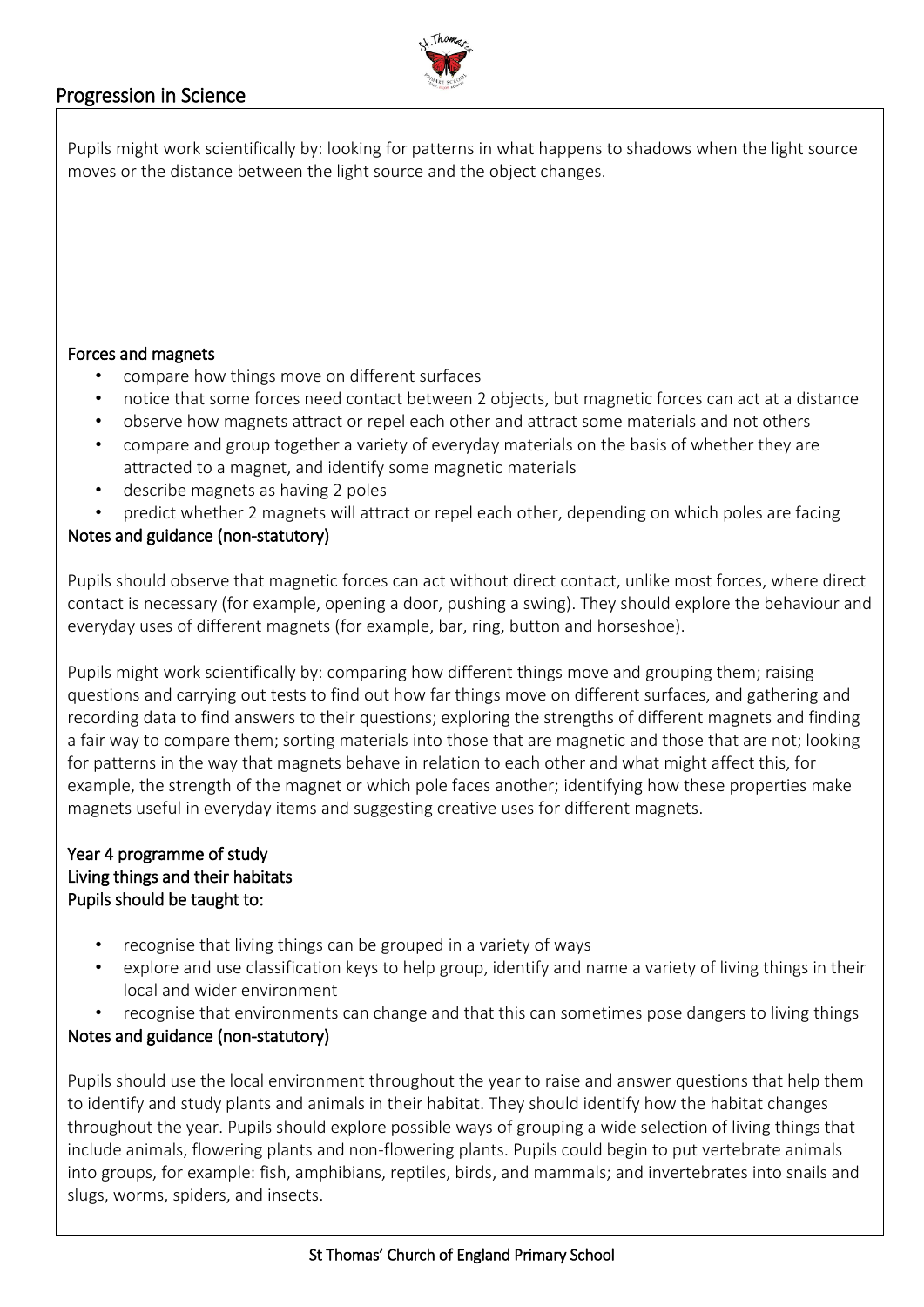

Note: plants can be grouped into categories such as flowering plants (including grasses) and non-flowering plants, for example ferns and mosses.

Pupils should explore examples of human impact (both positive and negative) on environments, for example, the positive effects of nature reserves, ecologically planned parks, or garden ponds, and the negative effects of population and development, litter or deforestation.

Pupils might work scientifically by: using and making simple guides or keys to explore and identify local plants and animals; making a guide to local living things; raising and answering questions based on their observations of animals and what they have found out about other animals that they have researched.

#### Animals, including humans Pupils should be taught to:

- describe the simple functions of the basic parts of the digestive system in humans
- identify the different types of teeth in humans and their simple functions
- construct and interpret a variety of food chains, identifying producers, predators and prey

#### Notes and guidance (non-statutory)

Pupils should be introduced to the main body parts associated with the digestive system, for example: mouth, tongue, teeth, oesophagus, stomach, and small and large intestine, and explore questions that help them to understand their special functions.

Pupils might work scientifically by: comparing the teeth of carnivores and herbivores and suggesting reasons for differences; finding out what damages teeth and how to look after them. They might draw and discuss their ideas about the digestive system and compare them with models or images.

#### States of matter Pupils should be taught to:

- compare and group materials together, according to whether they are solids, liquids or gases
- observe that some materials change state when they are heated or cooled, and measure or research the temperature at which this happens in degrees Celsius (°C)
- identify the part played by evaporation and condensation in the water cycle and associate the rate of evaporation with temperature

#### Notes and guidance (non-statutory)

Pupils should explore a variety of everyday materials and develop simple descriptions of the states of matter (solids hold their shape; liquids form a pool not a pile; gases escape from an unsealed container). Pupils should observe water as a solid, a liquid and a gas and should note the changes to water when it is heated or cooled.

Note: teachers should avoid using materials where heating is associated with chemical change, for example, through baking or burning.

Pupils might work scientifically by: grouping and classifying a variety of different materials; exploring the effect of temperature on substances such as chocolate, butter, cream (for example, to make food such as chocolate crispy cakes and ice-cream for a party). They could research the temperature at which materials change state, for example, when iron melts or when oxygen condenses into a liquid. They might observe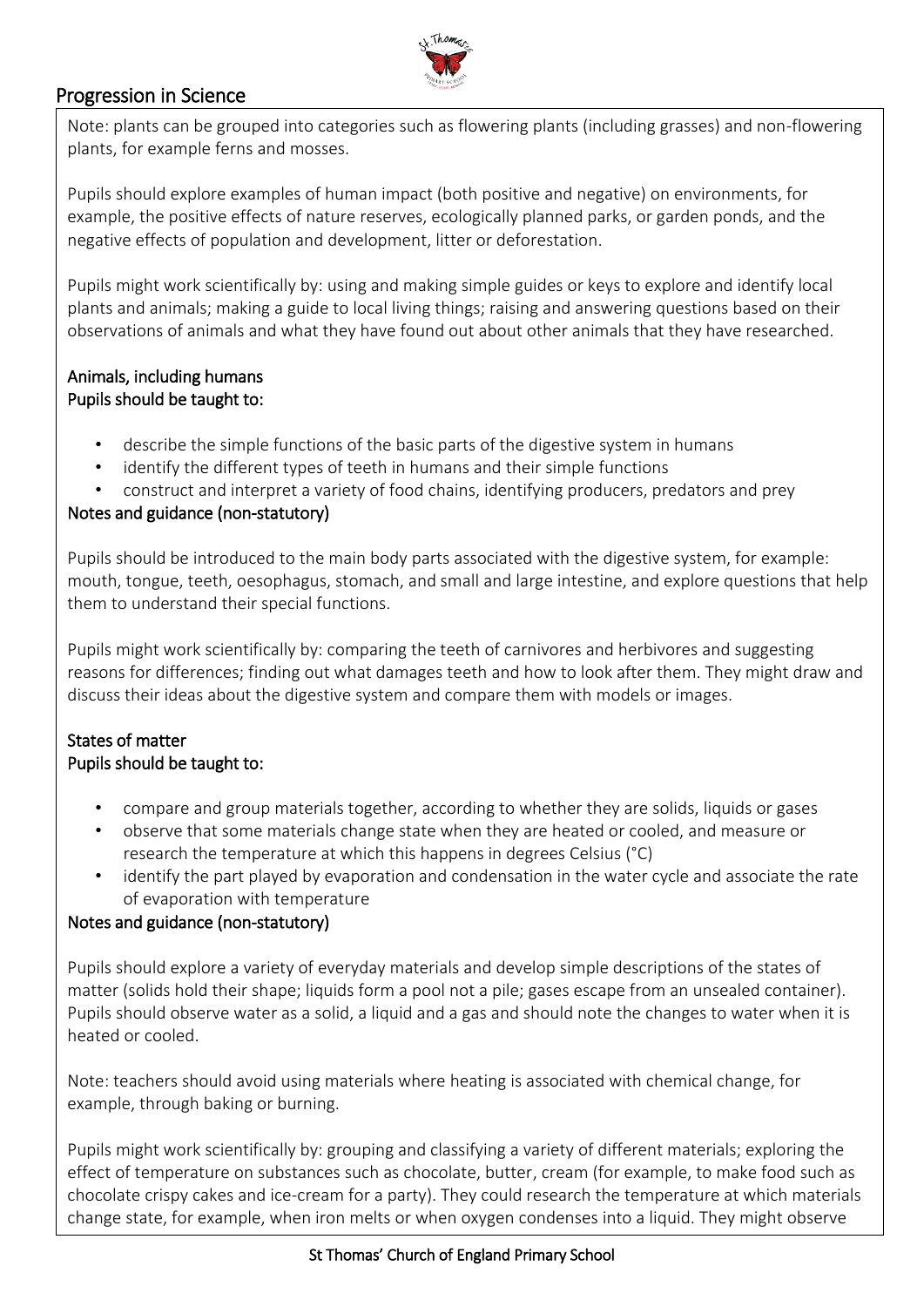

and record evaporation over a period of time, for example, a puddle in the playground or washing on a line, and investigate the effect of temperature on washing drying or snowmen melting.

# Sound Pupils should be taught to:

- identify how sounds are made, associating some of them with something vibrating
- recognise that vibrations from sounds travel through a medium to the ear
- find patterns between the pitch of a sound and features of the object that produced it
- find patterns between the volume of a sound and the strength of the vibrations that produced it
- recognise that sounds get fainter as the distance from the sound source increases

Notes and guidance (non-statutory)

Pupils should explore and identify the way sound is made through vibration in a range of different musical instruments from around the world; and find out how the pitch and volume of sounds can be changed in a variety of ways.

Pupils might work scientifically by: finding patterns in the sounds that are made by different objects such as saucepan lids of different sizes or elastic bands of different thicknesses. They might make earmuffs from a variety of different materials to investigate which provides the best insulation against sound. They could make and play their own instruments by using what they have found out about pitch and volume.

#### **Electricity** Pupils should be taught to:

- identify common appliances that run on electricity
- construct a simple series electrical circuit, identifying and naming its basic parts, including cells, wires, bulbs, switches and buzzers
- identify whether or not a lamp will light in a simple series circuit, based on whether or not the lamp is part of a complete loop with a battery
- recognise that a switch opens and closes a circuit and associate this with whether or not a lamp lights in a simple series circuit
- recognise some common conductors and insulators, and associate metals with being good conductors

# Notes and guidance (non-statutory)

Pupils should construct simple series circuits, trying different components, for example, bulbs, buzzers and motors, and including switches, and use their circuits to create simple devices. Pupils should draw the circuit as a pictorial representation, not necessarily using conventional circuit symbols at this stage; these will be introduced in year 6.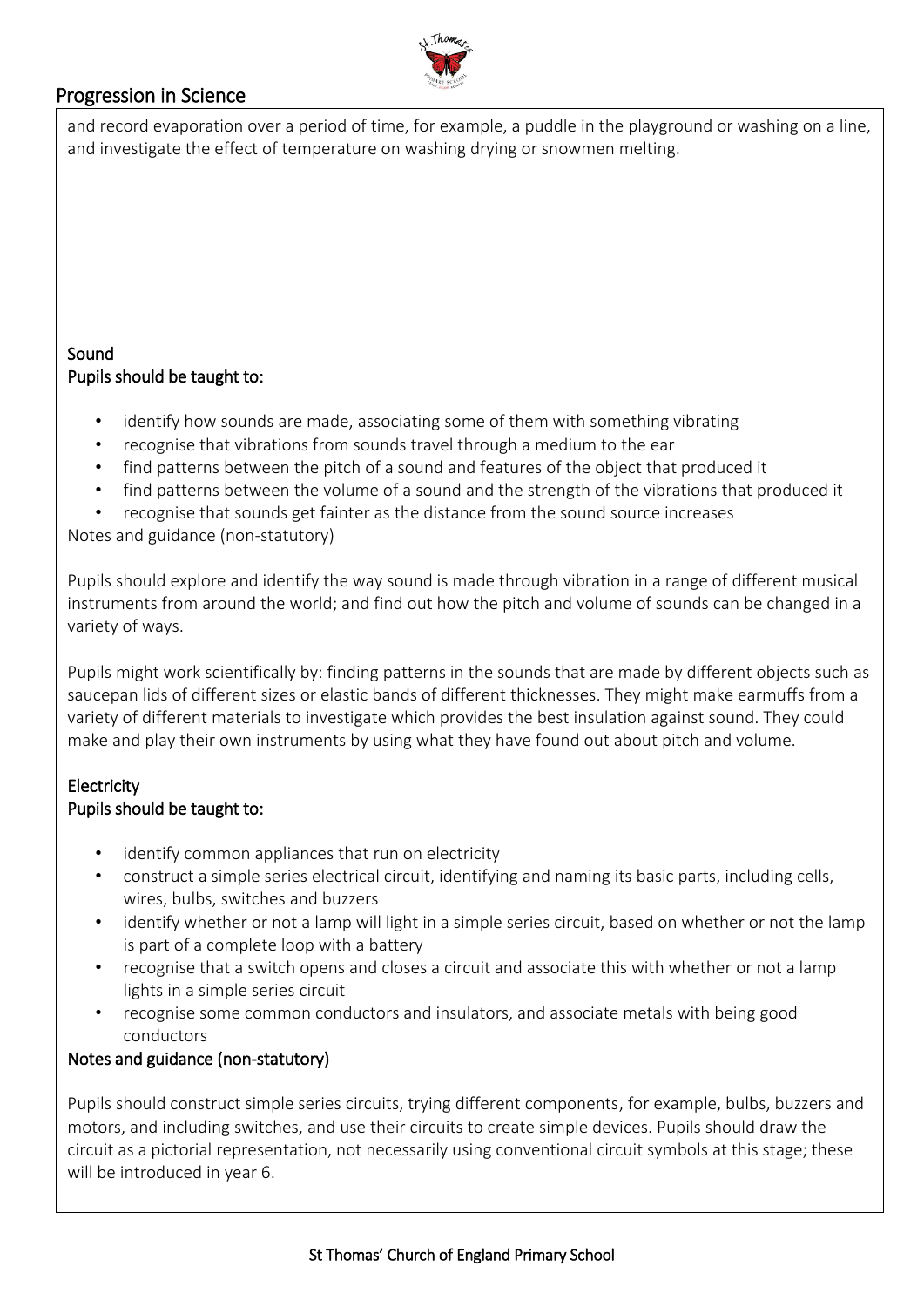

Note: pupils might use the terms current and voltage, but these should not be introduced or defined formally at this stage. Pupils should be taught about precautions for working safely with electricity.

Pupils might work scientifically by: observing patterns, for example, that bulbs get brighter if more cells are added, that metals tend to be conductors of electricity, and that some materials can and some cannot be used to connect across a gap in a circuit.

#### Upper key stage 2 – years 5 and 6

The principal focus of science teaching in upper key stage 2 is to enable pupils to develop a deeper understanding of a wide range of scientific ideas. They should do this through exploring and talking about their ideas; asking their own questions about scientific phenomena; and analysing functions, relationships and interactions more systematically. At upper key stage 2, they should encounter more abstract ideas and begin to recognise how these ideas help them to understand and predict how the world operates. They should also begin to recognise that scientific ideas change and develop over time. They should select the most appropriate ways to answer science questions using different types of scientific enquiry, including observing changes over different periods of time, noticing patterns, grouping and classifying things, carrying out comparative and fair tests and finding things out using a wide range of secondary sources of information. Pupils should draw conclusions based on their data and observations, use evidence to justify their ideas, and use their scientific knowledge and understanding to explain their findings.

'Working and thinking scientifically' is described separately at the beginning of the programme of study, but must always be taught through and clearly related to substantive science content in the programme of study. Throughout the notes and guidance, examples show how scientific methods and skills might be linked to specific elements of the content.

Pupils should read, spell and pronounce scientific vocabulary correctly.

#### Upper key stage 2 programme of study Working scientifically

During years 5 and 6, pupils should be taught to use the following practical scientific methods, processes and skills through the teaching of the programme of study content:

planning different types of scientific enquiries to answer questions, including recognising and controlling variables where necessary

taking measurements, using a range of scientific equipment, with increasing accuracy and precision, taking repeat readings when appropriate

recording data and results of increasing complexity using scientific diagrams and labels, classification keys, tables, scatter graphs, bar and line graphs

using test results to make predictions to set up further comparative and fair tests

reporting and presenting findings from enquiries, including conclusions, causal relationships and explanations of and a degree of trust in results, in oral and written forms such as displays and other presentations

identifying scientific evidence that has been used to support or refute ideas or arguments Notes and guidance (non-statutory)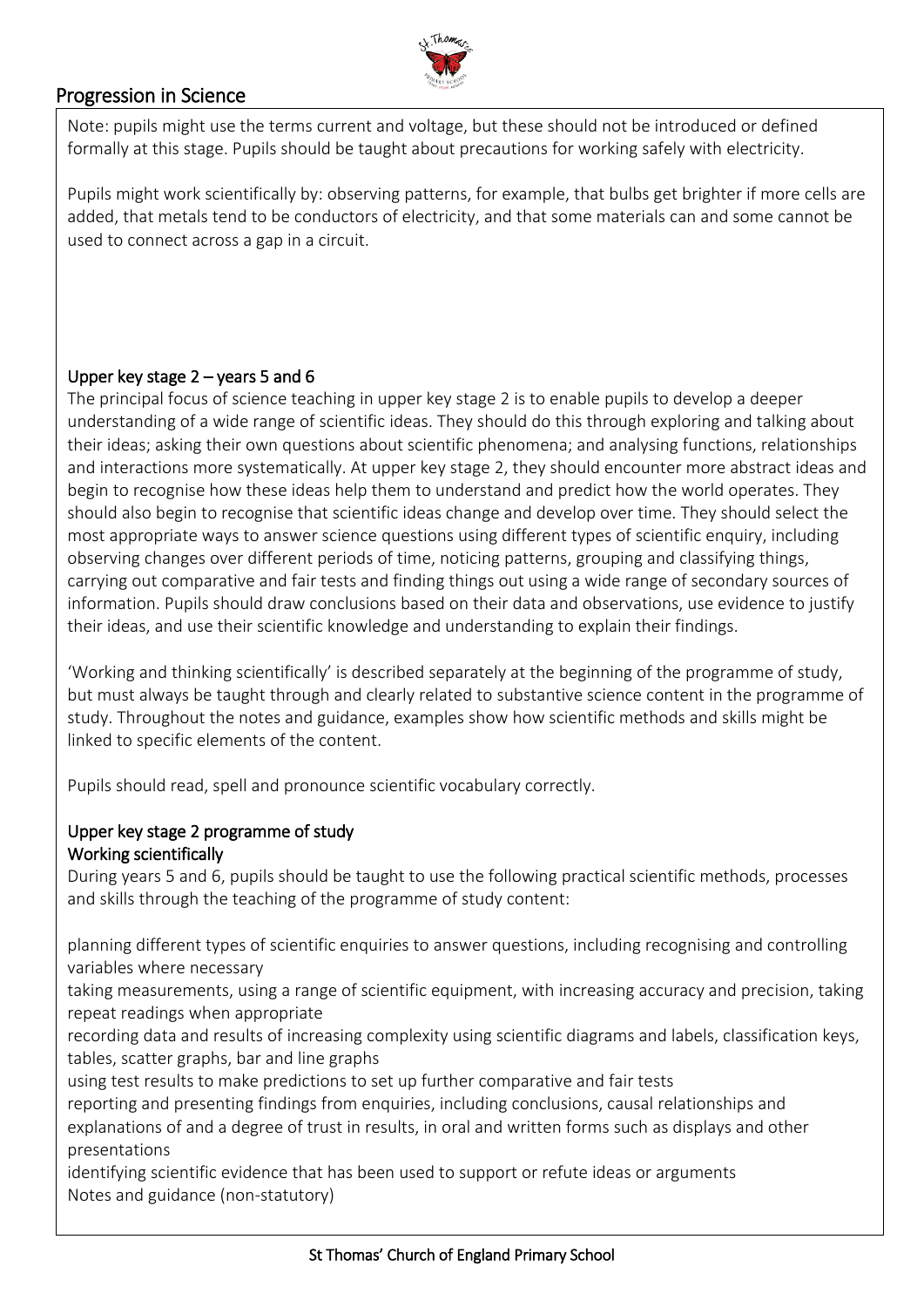

Pupils in years 5 and 6 should use their science experiences to: explore ideas and raise different kinds of questions; select and plan the most appropriate type of scientific enquiry to use to answer scientific questions; recognise when and how to set up comparative and fair tests and explain which variables need to be controlled and why. They should use and develop keys and other information records to identify, classify and describe living things and materials, and identify patterns that might be found in the natural environment.

They should make their own decisions about what observations to make, what measurements to use and how long to make them for, and whether to repeat them; choose the most appropriate equipment to make measurements and explain how to use it accurately. They should decide how to record data from a choice of familiar approaches; look for different causal relationships in their data and identify evidence that refutes or supports their ideas. They should use their results to identify when further tests and observations might be needed; recognise which secondary sources will be most useful to research their ideas and begin to separate opinion from fact.

They should use relevant scientific language and illustrations to discuss, communicate and justify their scientific ideas and should talk about how scientific ideas have developed over time.

These opportunities for working scientifically should be provided across years 5 and 6 so that the expectations in the programme of study can be met by the end of year 6. Pupils are not expected to cover each aspect for every area of study.

# Year 5 programme of study Living things and their habitats Pupils should be taught to:

- describe the differences in the life cycles of a mammal, an amphibian, an insect and a bird
- describe the life process of reproduction in some plants and animals
- Notes and guidance (non-statutory)

Pupils should study and raise questions about their local environment throughout the year. They should observe life-cycle changes in a variety of living things, for example, plants in the vegetable garden or flower border, and animals in the local environment. They should find out about the work of naturalists and animal behaviourists, for example, David Attenborough and Jane Goodall.

Pupils should find out about different types of reproduction, including sexual and asexual reproduction in plants, and sexual reproduction in animals.

Pupils might work scientifically by: observing and comparing the life cycles of plants and animals in their local environment with other plants and animals around the world (in the rainforest, in the oceans, in desert areas and in prehistoric times), asking pertinent questions and suggesting reasons for similarities and differences. They might try to grow new plants from different parts of the parent plant, for example, seeds, stem and root cuttings, tubers, bulbs. They might observe changes in an animal over a period of time (for example, by hatching and rearing chicks), comparing how different animals reproduce and grow.

#### Animals, including humans Pupils should be taught to:

• describe the changes as humans develop to old age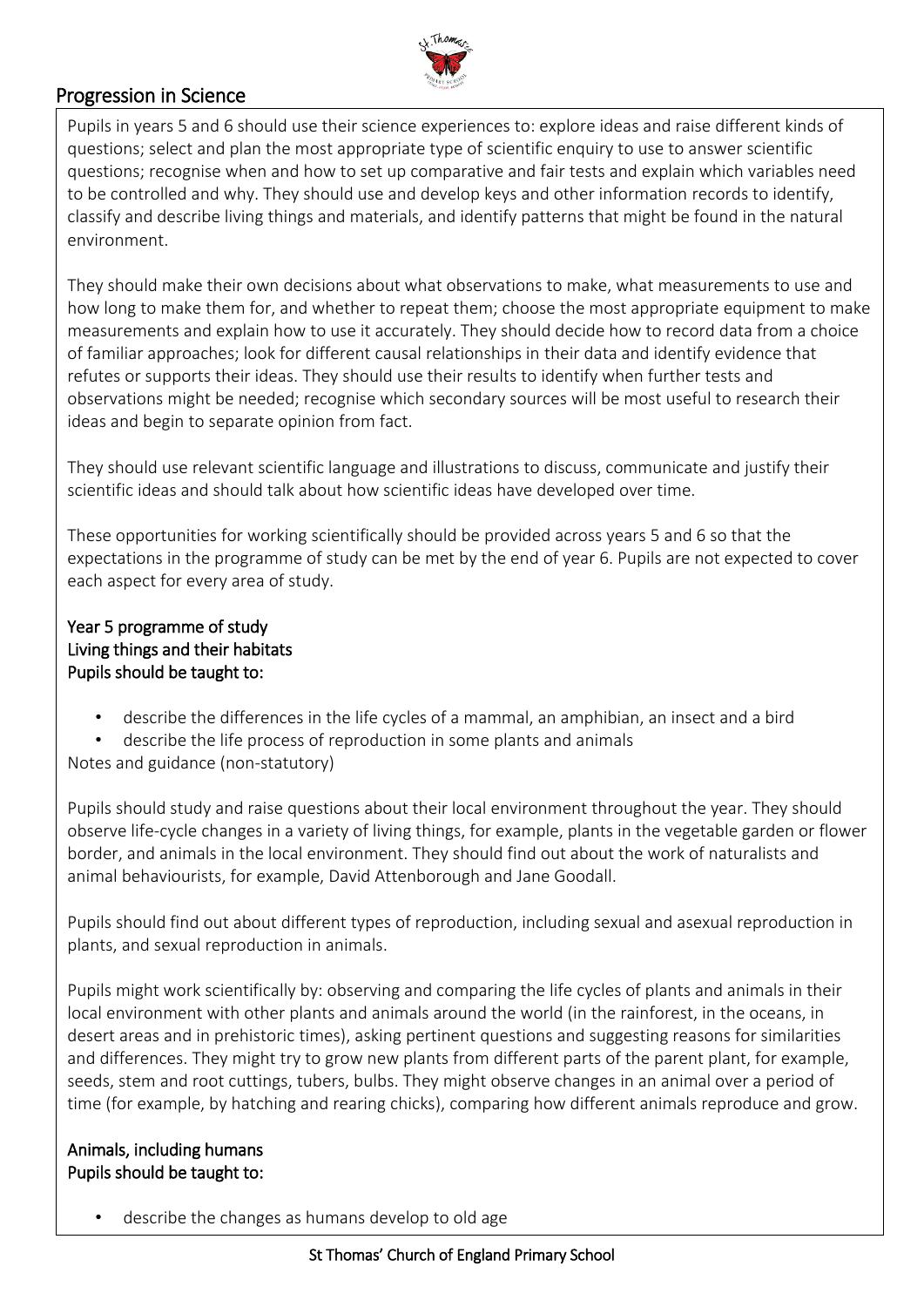

Notes and guidance (non-statutory)

Pupils should draw a timeline to indicate stages in the growth and development of humans. They should learn about the changes experienced in puberty.

Pupils could work scientifically by researching the gestation periods of other animals and comparing them with humans; by finding out and recording the length and mass of a baby as it grows.

## Properties and changes of materials Pupils should be taught to:

compare and group together everyday materials on the basis of their properties, including their hardness, solubility, transparency, conductivity (electrical and thermal), and response to magnets

know that some materials will dissolve in liquid to form a solution, and describe how to recover a substance from a solution

use knowledge of solids, liquids and gases to decide how mixtures might be separated, including through filtering, sieving and evaporating

give reasons, based on evidence from comparative and fair tests, for the particular uses of everyday materials, including metals, wood and plastic

demonstrate that dissolving, mixing and changes of state are reversible changes

explain that some changes result in the formation of new materials, and that this kind of change is not usually reversible, including changes associated with burning and the action of acid on bicarbonate of soda Notes and guidance (non-statutory)

Pupils should build a more systematic understanding of materials by exploring and comparing the properties of a broad range of materials, including relating these to what they learnt about magnetism in year 3 and about electricity in year 4. They should explore reversible changes, including evaporating, filtering, sieving, melting and dissolving, recognising that melting and dissolving are different processes. Pupils should explore changes that are difficult to reverse, for example, burning, rusting and other reactions, for example, vinegar with bicarbonate of soda. They should find out about how chemists create new materials, for example, Spencer Silver, who invented the glue for sticky notes or Ruth Benerito, who invented wrinkle-free cotton.

Note: pupils are not required to make quantitative measurements about conductivity and insulation at this stage. It is sufficient for them to observe that some conductors will produce a brighter bulb in a circuit than others and that some materials will feel hotter than others when a heat source is placed against them. Safety guidelines should be followed when burning materials.

Pupils might work scientifically by: carrying out tests to answer questions, for example, 'Which materials would be the most effective for making a warm jacket, for wrapping ice cream to stop it melting, or for making blackout curtains?' They might compare materials in order to make a switch in a circuit. They could observe and compare the changes that take place, for example, when burning different materials or baking bread or cakes. They might research and discuss how chemical changes have an impact on our lives, for example, cooking, and discuss the creative use of new materials such as polymers, super-sticky and superthin materials.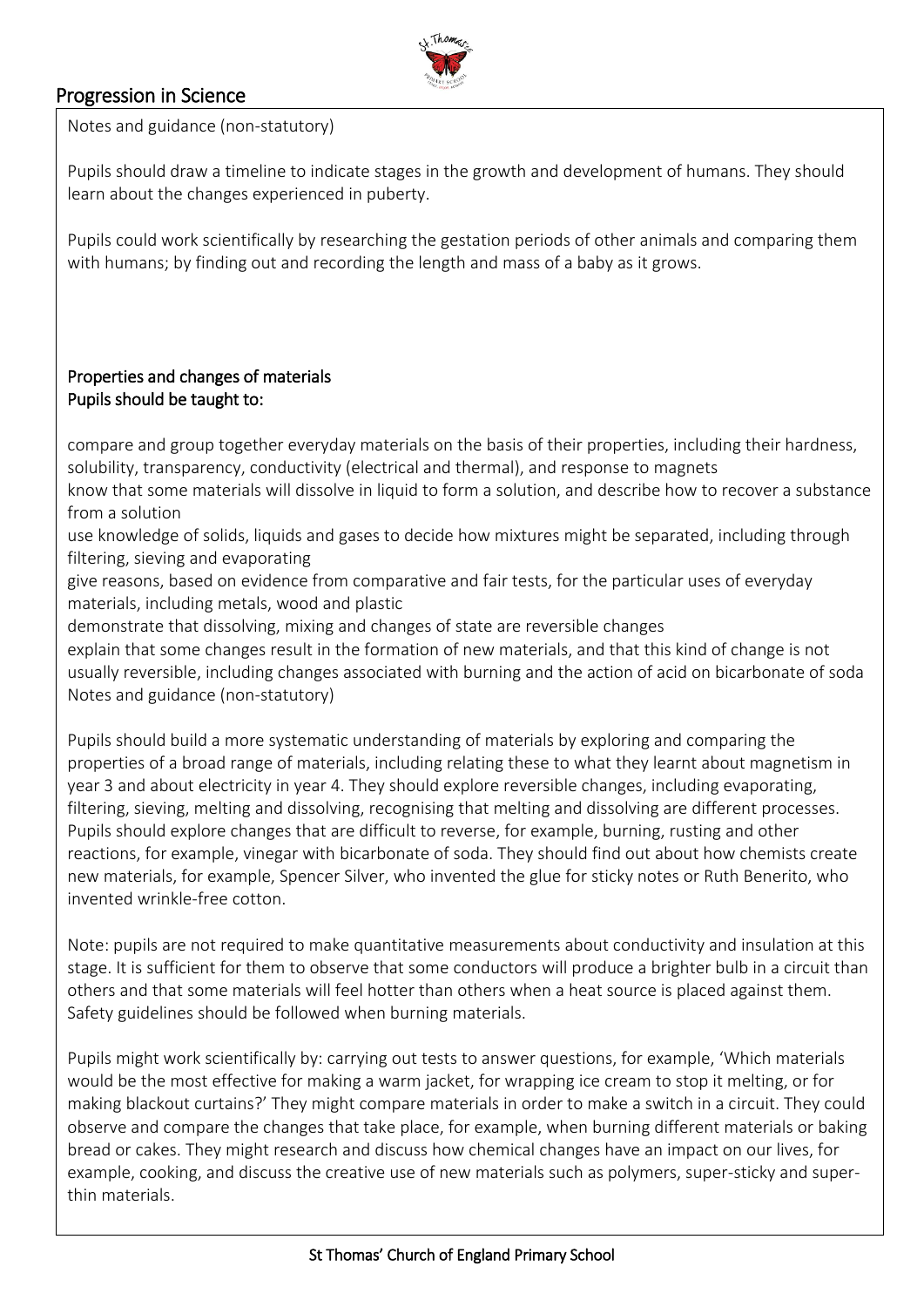

#### Earth and space Pupils should be taught to:

describe the movement of the Earth and other planets relative to the sun in the solar system describe the movement of the moon relative to the Earth describe the sun, Earth and moon as approximately spherical bodies use the idea of the Earth's rotation to explain day and night and the apparent movement of the sun across the sky

#### Notes and guidance (non-statutory)

Pupils should be introduced to a model of the sun and Earth that enables them to explain day and night. Pupils should learn that the sun is a star at the centre of our solar system and that it has 8 planets: Mercury, Venus, Earth, Mars, Jupiter, Saturn, Uranus and Neptune (Pluto was reclassified as a 'dwarf planet' in 2006). They should understand that a moon is a celestial body that orbits a planet (Earth has 1 moon; Jupiter has 4 large moons and numerous smaller ones).

Note: pupils should be warned that it is not safe to look directly at the sun, even when wearing dark glasses.

Pupils should find out about the way that ideas about the solar system have developed, understanding how the geocentric model of the solar system gave way to the heliocentric model by considering the work of scientists such as Ptolemy, Alhazen and Copernicus.

Pupils might work scientifically by: comparing the time of day at different places on the Earth through internet links and direct communication; creating simple models of the solar system; constructing simple shadow clocks and sundials, calibrated to show midday and the start and end of the school day; finding out why some people think that structures such as Stonehenge might have been used as astronomical clocks.

#### Forces Pupils should be taught to:

explain that unsupported objects fall towards the Earth because of the force of gravity acting between the Earth and the falling object

identify the effects of air resistance, water resistance and friction, that act between moving surfaces recognise that some mechanisms including levers, pulleys and gears allow a smaller force to have a greater effect

# Notes and guidance (non-statutory)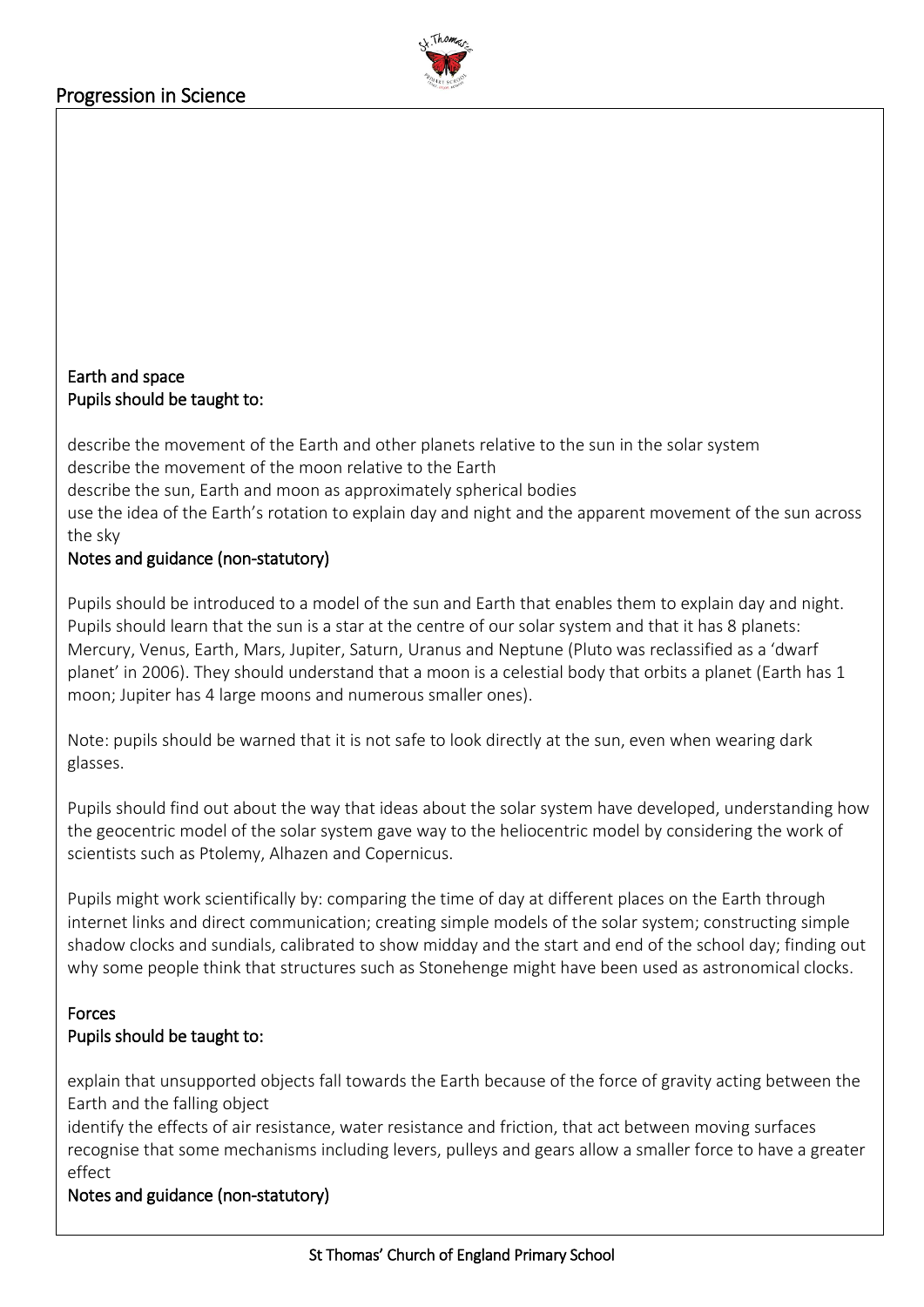

Pupils should explore falling objects and raise questions about the effects of air resistance. They should explore the effects of air resistance by observing how different objects such as parachutes and sycamore seeds fall. They should experience forces that make things begin to move, get faster or slow down. Pupils should explore the effects of friction on movement and find out how it slows or stops moving objects, for example, by observing the effects of a brake on a bicycle wheel. Pupils should explore the effects of levers, pulleys and simple machines on movement.

Pupils might find out how scientists, for example, Galileo Galilei and Isaac Newton helped to develop the theory of gravitation.

Pupils might work scientifically by: exploring falling paper cones or cupcake cases, and designing and making a variety of parachutes and carrying out fair tests to determine which designs are the most effective. They might explore resistance in water by making and testing boats of different shapes. They might design and make products that use levers, pulleys, gears and/or springs and explore their effects.

# Year 6 programme of study Living things and their habitats Pupils should be taught to:

describe how living things are classified into broad groups according to common observable characteristics and based on similarities and differences, including micro-organisms, plants and animals give reasons for classifying plants and animals based on specific characteristics Notes and guidance (non-statutory)

Pupils should build on their learning about grouping living things in year 4 by looking at the classification system in more detail. They should be introduced to the idea that broad groupings, such as microorganisms, plants and animals can be subdivided. Through direct observations where possible, they should classify animals into commonly found invertebrates (such as insects, spiders, snails, worms) and vertebrates (fish, amphibians, reptiles, birds and mammals). They should discuss reasons why living things are placed in one group and not another. Pupils might find out about the significance of the work of scientists such as Carl Linnaeus, a pioneer of classification.

Pupils might work scientifically by: using classification systems and keys to identify some animals and plants in the immediate environment. They could research unfamiliar animals and plants from a broad range of other habitats and decide where they belong in the classification system.

#### Animals including humans Pupils should be taught to:

- identify and name the main parts of the human circulatory system, and describe the functions of the heart, blood vessels and blood
- recognise the impact of diet, exercise, drugs and lifestyle on the way their bodies function
- describe the ways in which nutrients and water are transported within animals, including humans

# Notes and guidance (non-statutory)

Pupils should build on their learning from years 3 and 4 about the main body parts and internal organs (skeletal, muscular and digestive system) to explore and answer questions that help them to understand how the circulatory system enables the body to function.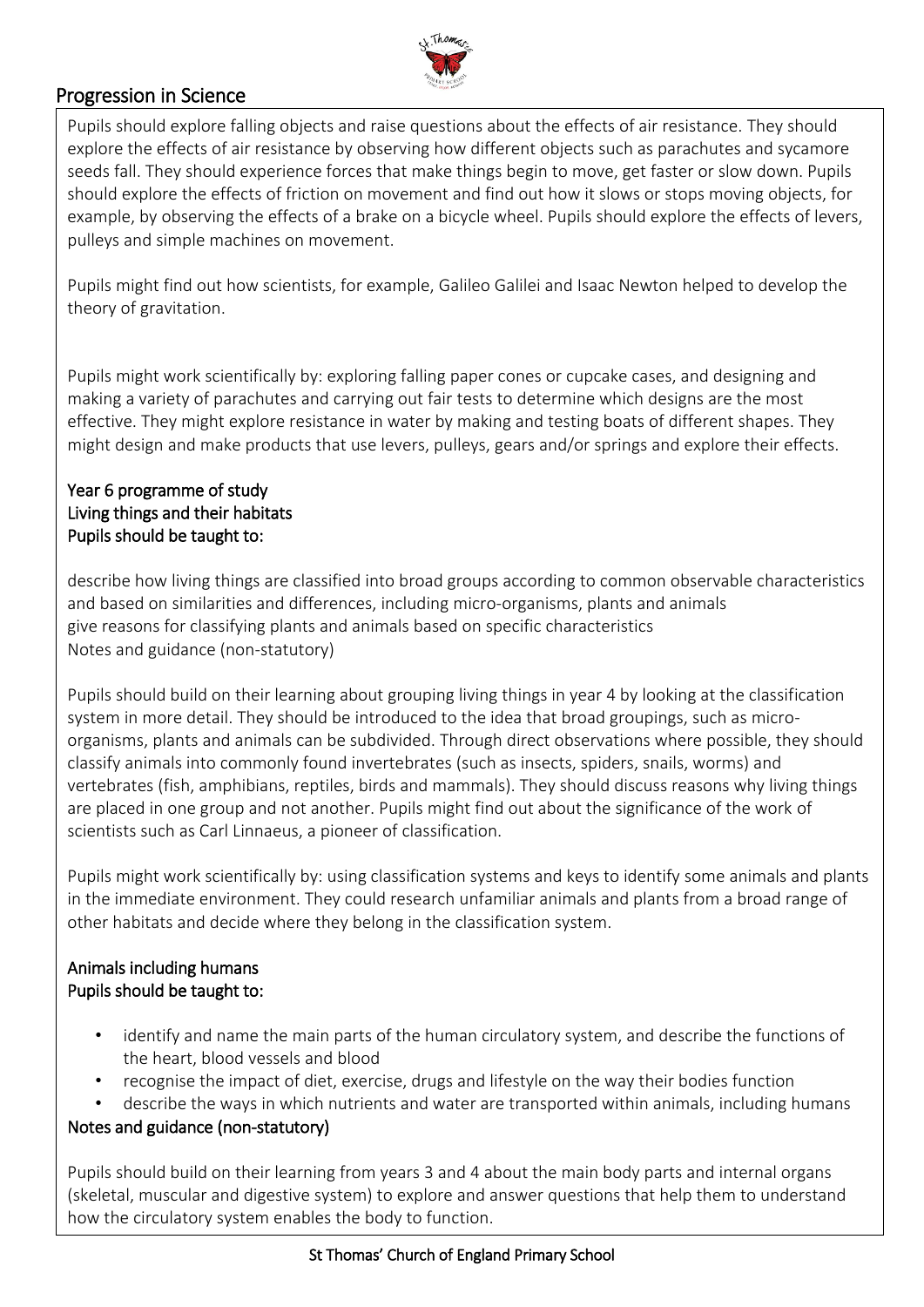

Pupils should learn how to keep their bodies healthy and how their bodies might be damaged – including how some drugs and other substances can be harmful to the human body.

Pupils might work scientifically by: exploring the work of scientists and scientific research about the relationship between diet, exercise, drugs, lifestyle and health.

#### Evolution and inheritance Pupils should be taught to:

- recognise that living things have changed over time and that fossils provide information about living things that inhabited the Earth millions of years ago
- recognise that living things produce offspring of the same kind, but normally offspring vary and are not identical to their parents
- identify how animals and plants are adapted to suit their environment in different ways and that adaptation may lead to evolution

#### Notes and guidance (non-statutory)

Building on what they learned about fossils in the topic on rocks in year 3, pupils should find out more about how living things on earth have changed over time. They should be introduced to the idea that characteristics are passed from parents to their offspring, for instance by considering different breeds of dogs, and what happens when, for example, labradors are crossed with poodles. They should also appreciate that variation in offspring over time can make animals more or less able to survive in particular environments, for example, by exploring how giraffes' necks got longer, or the development of insulating fur on the arctic fox. Pupils might find out about the work of palaeontologists such as Mary Anning and about how Charles Darwin and Alfred Wallace developed their ideas on evolution.

Note: at this stage, pupils are not expected to understand how genes and chromosomes work.

Pupils might work scientifically by: observing and raising questions about local animals and how they are adapted to their environment; comparing how some living things are adapted to survive in extreme conditions, for example, cactuses, penguins and camels. They might analyse the advantages and disadvantages of specific adaptations, such as being on 2 feet rather than 4, having a long or a short beak, having gills or lungs, tendrils on climbing plants, brightly coloured and scented flowers.

# Light

#### Pupils should be taught to:

- recognise that light appears to travel in straight lines
- use the idea that light travels in straight lines to explain that objects are seen because they give out or reflect light into the eye
- explain that we see things because light travels from light sources to our eyes or from light sources to objects and then to our eyes
- use the idea that light travels in straight lines to explain why shadows have the same shape as the objects that cast them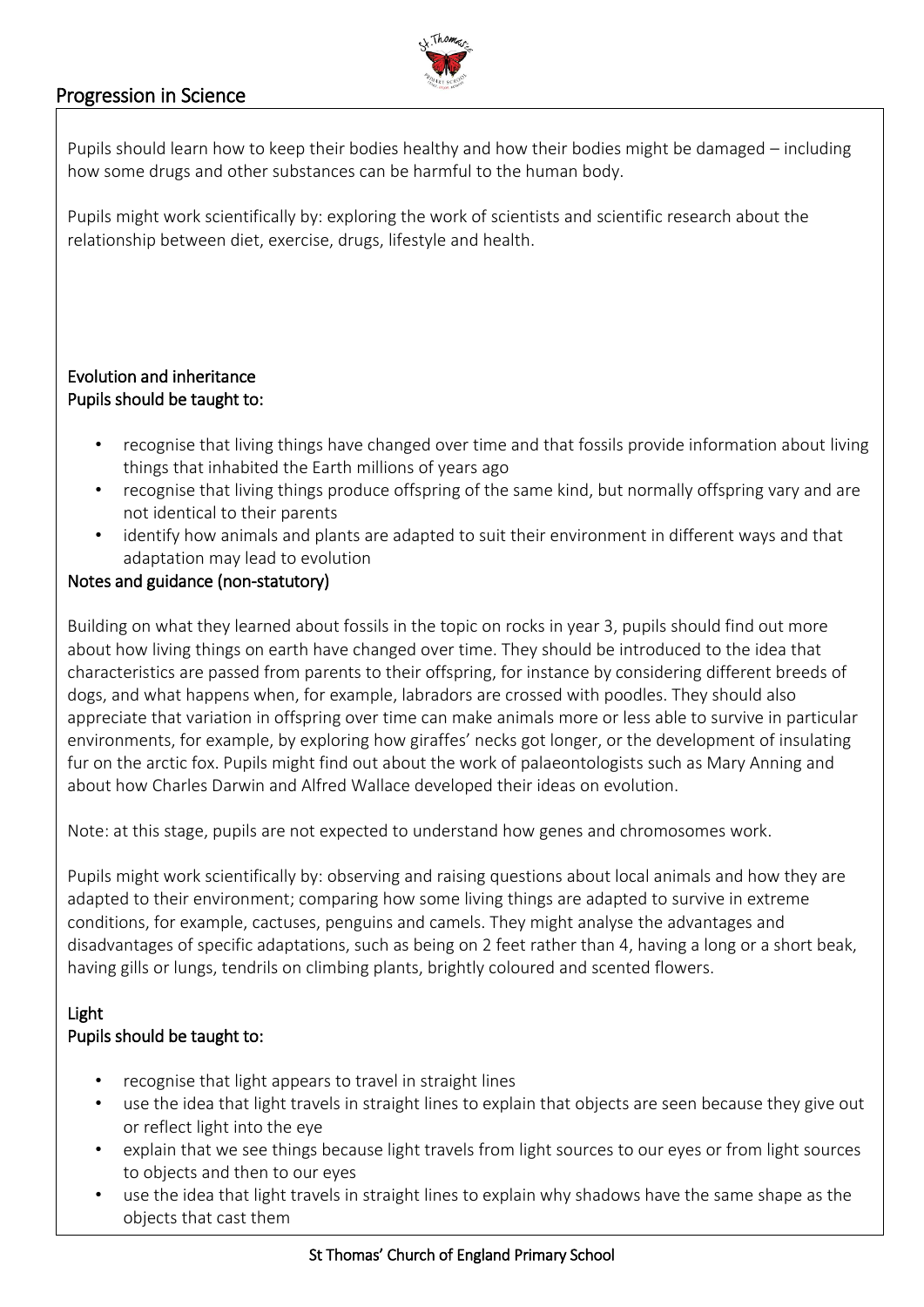

# Notes and guidance (non-statutory)

Pupils should build on the work on light in year 3, exploring the way that light behaves, including light sources, reflection and shadows. They should talk about what happens and make predictions.

Pupils might work scientifically by: deciding where to place rear-view mirrors on cars; designing and making a periscope and using the idea that light appears to travel in straight lines to explain how it works. They might investigate the relationship between light sources, objects and shadows by using shadow puppets. They could extend their experience of light by looking a range of phenomena including rainbows, colours on soap bubbles, objects looking bent in water, and coloured filters (they do not need to explain why these phenomena occur).

#### **Electricity** Pupils should be taught to:

- associate the brightness of a lamp or the volume of a buzzer with the number and voltage of cells used in the circuit
- compare and give reasons for variations in how components function, including the brightness of bulbs, the loudness of buzzers and the on/off position of switches
- use recognised symbols when representing a simple circuit in a diagram

#### Notes and guidance (non-statutory)

Building on their work in year 4, pupils should construct simple series circuits, to help them to answer questions about what happens when they try different components, for example, switches, bulbs, buzzers and motors. They should learn how to represent a simple circuit in a diagram using recognised symbols.

Note: pupils are expected to learn only about series circuits, not parallel circuits. Pupils should be taught to take the necessary precautions for working safely with electricity.

Pupils might work scientifically by: systematically identifying the effect of changing one component at a time in a circuit; designing and making a set of traffic lights, a burglar alarm or some other useful circuit.